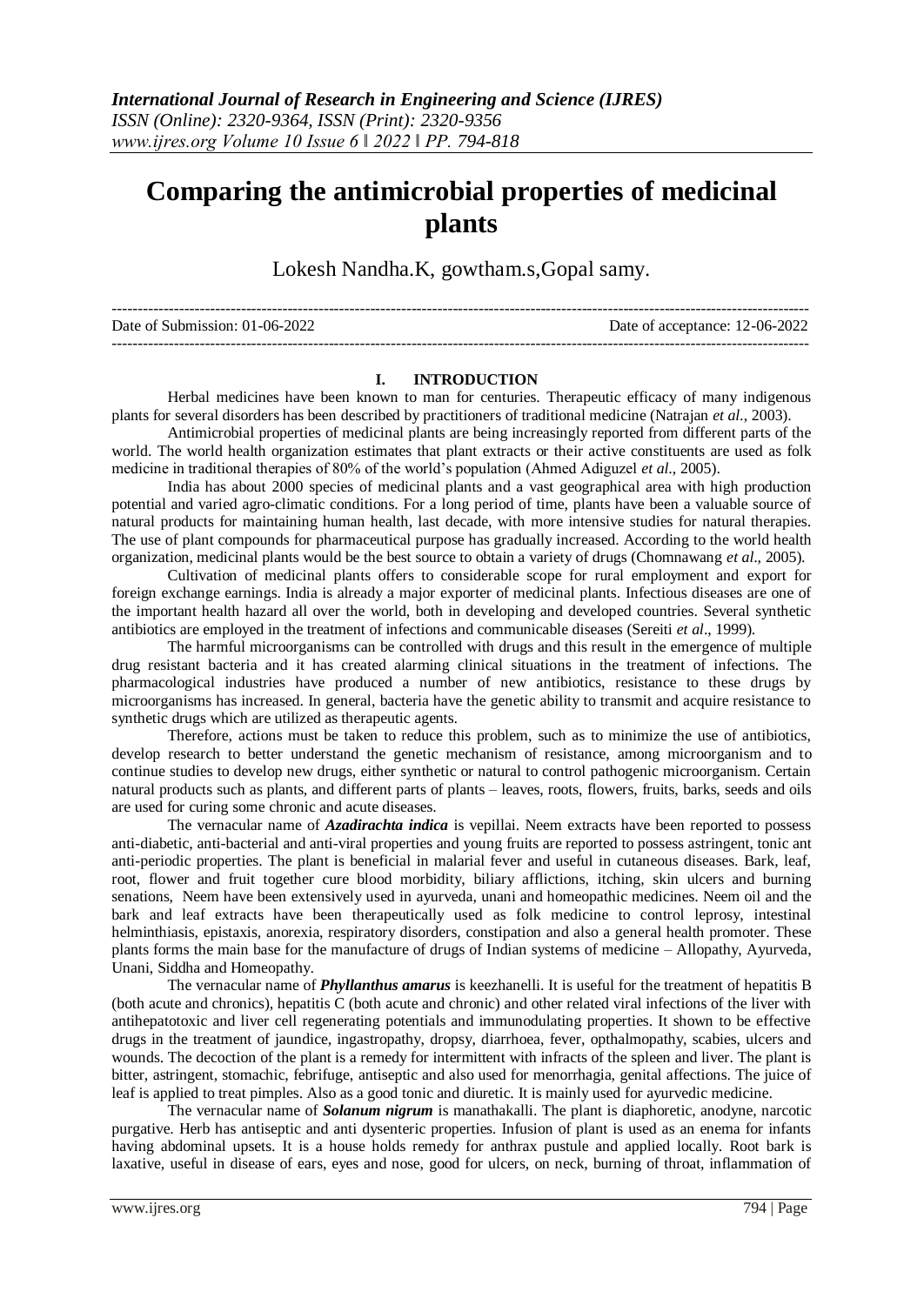liver, chronic fever. The berries are poisonous. It has been used in early ayurveda along with other ingredients in the treatment of heart disease.

The vernacular name of *Cynodon dactylon* is Arugampul. It is highly nutritious fodder, especially for horses. Durva is reputed as a remedy in epitaxis, haematuria and scabies. Plant is used in inflammed tumors, whitlows and fleshy excrescences. Juice of plant is astringent, used as application to fresh cuts and wounds. Decoction of root is diuretic and used in dropsy. Infusion of root is used for stop bleeding from piles. It is used to treat asthma, diabetes, urinary tract infection, chronic diarrhea, and any type of infections. The juice of the leaf is applied to ring worm. Ayurvedic medicines are produced by several thousand companies in India. The key suppliers in Ayurveda are dabur, Baidyanath, zandu, himalaya herbal health care, charka, vicco, aimil and emami groups.

The objective of this research was to evaluate the potential of plant extracts and standard bacterial strains. Therefore the present study was carried out with the following objectives;

- 1. Selection of plants for the medicinal properties.
- 2. Preparation of plant extracts using cold water, hot water and methanol.

3. Studies on the antimicrobial activities of medicinal herb extracts against *Staphylococcus aureus*, *Pseudomonas aeruginosa* and *Escherichia coli* by the following methods:

- a) Agar well diffusion method
- b) Paper disc assay method
- c) Tube dilution method

#### **II. REVIEW OF LITERATURE**

It is well known that infectious diseases account for high proportion of health problems, especially in the developing countries. Microorganisms have developed resistance to many antibiotics and this has created immense clinical problem in the treatment of infectious diseases (Davis, 1994). This resistance has increased due to indiscriminate use of commercial antimicrobial drugs commonly used in the treatment of infectious diseases. This situation forced scientists to search for new antimicrobial substances from various sources, such as medicinal plants (Karaman *et al*., 2003).

The microorganisms used for testing antimicrobial activity of plant extracts were chosen for the following reasons:

The bacterium *Staphylococcus aureus* was used due to its clinical relevance as a major cause of hospital acquired infections of surgical wounds and infections associated with indwelling medical devices. Besides, *Staphylococcus aureus* rapidly develops resistance to many antimicrobial agents. (Esquenazi *et al.*, 2002).

The bacterium *Pseudomonas aeruginosa* is one of the most trouble some agents causing nosocomial infections. The most common infection caused by *Pseudomonas aeruginosa* is suppurative otitis. The pre-eminent role of *Pseudomonas aeruginosa* in hospital infection is due to its resistance to common antibiotic and antiseptics, and its ability to establish itself widely in hospitals. (Morrison *et al*., 1984).

The bacterium *Escherichia coli* is the best-known member of the normal microbiota of the human intestine and a versatile gastrointestinal pathogen. The varieties of *Escherichia coli* that cause diarrhoea are classified into named pathotypes, including enterotoxigenic, enteroinvasive, enteropathogenic, and enterohemorrhagic *Escherichia coli*. Individual strains of each pathotype possess a distinct set of virulence-associated characteristics that determine the clinical, pathological and epidemiological features of the diseases they cause (Robins-Browne and Hartland 2002).

The literature pertaining in the present studies are briefly reviewed here under the following topics.

- 2.1 Anti bacterial properties of medicinal herbs
- 2.1.1 Medicinal properties of *Azadirachta indica.*
- 2.1.2 Biological activity of *Azadirachta indica.*
- 2.1.3 Medicinal properties of *Phyllanthus amarus.*
- 2.1.4 Biological activity of *Phyllanthus amarus.*
- 2.1.5 Medicinal properties of *Solanunm nigrum.*
- 2.1.6 Biological activity of *Solanunm nigrum.*
- 2.1.7 Medicinal properties of *Cynodon dactylon.*
- 2.1.8 Biological activity of *Cynodon dactylon.*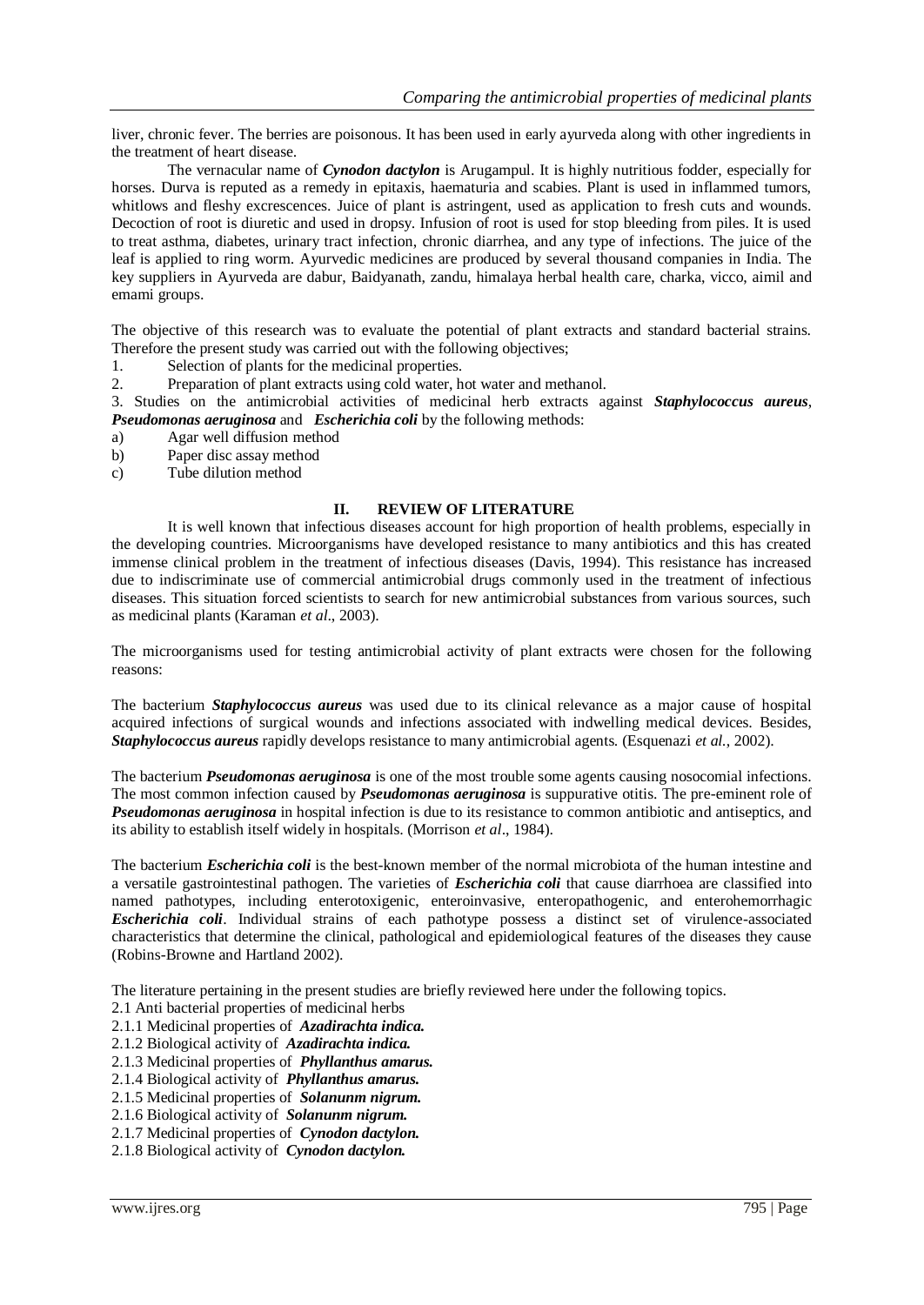#### **2.1 ANTI BACTERIAL PROPERTIES OF MEDICINAL HERBS:**

Naque *et al.* (1991) found that fruits of *Termindia bellerica* was active against *Staphylococcus aureus* and *Shigella sonnei.* Wright *et al*. (1993) reported that Eucalptus contains essential oils which showed activity against *Escherichia coil* and *Staphylococcus aureus.* The antibacterial sensitivity pattern for the isolated bacteria was studied by the disc diffusion method (Kirby *et al.*, 1996)

Encarnacion dimayuga *et al.* (1998) reported the use of traditional, medicine of Baja california antimicrobial activity against S*taphylococcus aureus, Bacillus Subtilis, Streptococcus taecalis, Escherichia coli* and *Candida albicans.*

Krishnakumar *et al.* (1997) screened twelve medicinal plants for their antibacterial activity of ethanol extracts of all plants showed activity against *Staphylococcus aureus* and *Escherichia coli*. The antibacterial activity was maximum in *Termindia cocciea* followed by *Termindia acuminata*. Dey and choudhuri (1984) studies the antibacterial properties of essential oil from *O*cimum sanctum against *Staphylococcus aureus*. Sinha and gulati (1990) studied the antibacterial properties of essential oil from *Ocimum* species viz *Ocimum sanctum, Ocimum Barilieum* against *Staphylococcus aureus* and *Bacillus Subtilis.*

The antibacterial and antifungal activities of certain medicinal plants such as *Allium sativum, Azadirachata indica* and *Ocimum Sanctum* were studied by many researchers (Anesini and Derez 1993: Belachow desta 1993. Youvaraj *et al.,* 1995: David 1997; Saxena 1997; Ahmed *et al*. 1998; Nimri *et al*., 1999)

Gislene *et al*. (2000) evaluated antimicrobial activity of plant extracts from *Caryophyllus aromatics* and *Syzygyum joabobnum*. and phytochemical with antibiotic susceptible and resistant microorganisms. The highest antimicrobial potential was observed for the extracts *Caryophyllus aromaticus.*

**Staphylococcus** must be assayed for antibiotic sensitivity as soon as possible, even though therapy usually should commence before such results are available. Once theraphy has begun, it should be intensive to kill all organisms before mutation to a slightly higher level for drug resistance can occur (Volk *et al*., 1995).

Medicinal plants exhibited antibacterial activity. Since the contain innumerable biologically active chemical constituents. The use of plant preparations as food stuffs, insecticide, cardioactive antitumous and antimicrobial agents were some examples of immense chemical diversity in plants (sereiti *et al*., 1999).

Different medicinal plants extracts were used for the antimicrobial activity. Antimicrobial agents are currently used in human health care. A large number of medicinal plants are used in active stage. Screening and scientific evaluation of plant extract for their antimicrobial activity may provide new antimicrobial substances. Considerable work on the anticandial activity of medicinal plants were reported. (Arora,1993).

Natural products of higher plants may offer a new source of antibacterial agents for external use eg. Compressor cataplasms, gargles,and ointments (Brantner and Edith Grien, 1994).

Valsaraj *et al*. (1997) prepared different concentration of 80% ethanol extract of 78 traditionally used medicinal plants and tested against four bacterial pathogens *viz*., *Bacilus Subtilis*, *Staphylococcus aureus Escherichia .coli* and *Pseudomonas aeruginosa*. They found that 90% of plant extracts showed antibacterial activity at a concentration of 25 mg/ml.

Iqbal Ahmed and Beg (2001) studied the antimicrobial activity of ethanolic extracts of 45 medicinal plants against certain resistant bacteria. Of these, 40 plant extract showed varied levels of antimicrobial activity against one or more test bacteria. Overall broad spectrum antimicrobial activity was observed in medicinal plants *viz*., *Eucalyptus sp*. and *Ocimum Sanctum.*

El Astal *et al*. (2003) evaluated the antimicrobial activity of aqueous, ethanolic, methanolic and phenolic extracts from three Palestinian folk medicinal plants in addition to their commercial oils against ten pathogenic microorganisms. *Phyllanthus amarus* which is useful for the treatment of hepatitis Band hepatitis C (both acute and chronic) and others related viral infections of the liver with antihepatotoxic and liver cell regenerating potential and immumomodulating properties (Thyagarajan, 2003).

Ezcifeka *et al.* (2004) evaluated the antimicrobial effect of the ethanol and aqueous extracts of locally available plants, *Cajanuscajan Gascina kola* and *Xylopia aethiopia* on *Staphylococcus aureus, Pseudomonas aeruginosa, Escherichia coli* and *Candida albicans*. The agar gel diffusion and paper disc assay methods were used to determine the inhibitory effects of both the leaves and seeds extract of plants on the test microorganisms.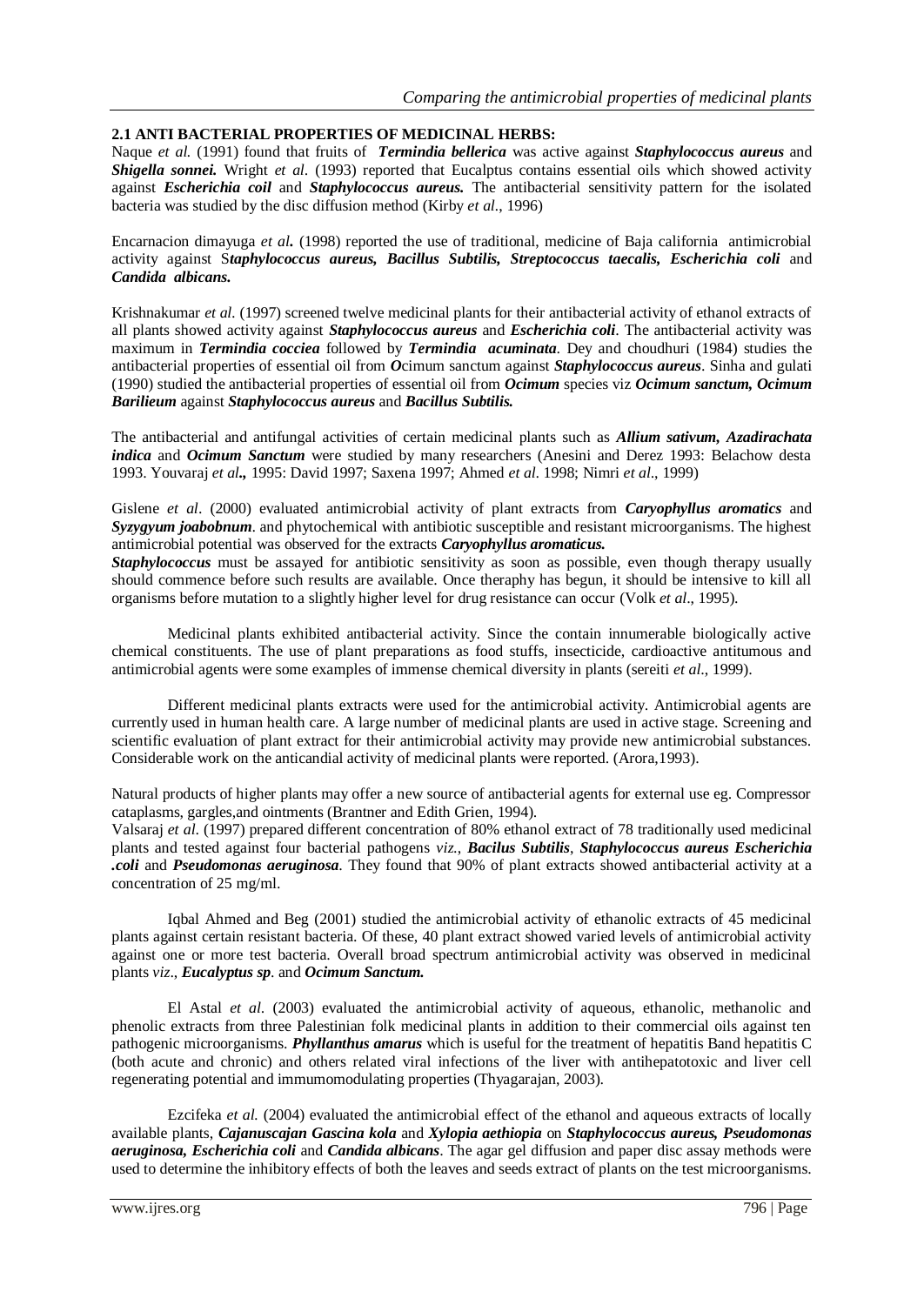The ethanol extracts of the test plants were more effective in producing inhibition zones against the microorganisms than water extract. It is expected that they could be used to treat infections and diseases caused by these organisms.

Omoregbe *et al* .(2005) studied the antimicrobial activity of three plant extracts *Momordica charantia, Alstonia boonie,* and *Salmonella paratyphi* and *Shigella dysentriae* was examined.

Onacha *et al.*(2005) reported antimicrobial properties of extracts of *Combretum racemosum (Combretaceae)* a straggling shrub wide spread across Africa is traditionally reputed to be antihelmintic and antimicrobial for genitourinary and gastrointestinal. The bacterial strain were sensitive to both extracts methanol and ethyl acetate sensitive of *Salmonella typhi, Escherichia coli* and *Pseudomonas aeroginosa.*

Osadabe po *et al*. (2004) conducted a comparative study of the Phytochemical and antimicrobial properties leaves of *Azadirachta indica, Irviniga gabonesis, Persea americana* using standard methods. The results showed marked variations. The extracts from *Persea americana* and *Azadirachata indica* showed significant activity against *Staphylococcus aureus.*

The medical plants are widely used by the traditional medical practitioners for curing various disease in day to day practice (prakash and gupta, 2005).

Tadeg *et al*. (2005) determined the treatment of skin disorder by traditional ethopian medicinal plants the results indicated the potential of there herbal drugs in treating microbial infections of the skin. For many diseased conditions a variety of *in vitro* test can now be employed as the biochemical mechanisms underlaying disease and healing processes were under stood (Houghton *et al*., 2005).

Klock *et al*. (2005) tested nine ethanol extracts of some Peruvian medicinal plants. Among the plants tested *Phyllanthus amarus* and *Terminalia Catappa* showed the most promising antibacterial properties inhibiting all of the strain tested with minimum inhibitory concentrations.

Swati Bipte and mussaddig (2005) conducted *in vitro* studies on antimicrobial activities of *Azudirachta indica* against *Pseudomonas, Xanthomonas staphylococcus, Fusarium, Rhizoctonia spp* using certain aqueous extracts of green leaves, tender twigs and dry leaves of a neem bark. Among the aqueous extracts, the green leaves was found to be more microbiotoxic followed by tender twigs, neem seeds and dry leaves.

#### 2.1.1 **MEDICINAL PROPERTIES OF** *Azadirachta indica:*

Natarajan *et al*. (2003) determined the minimum inhibitory concentration and minimum fungicidal concentration for the extracts of the leaves and seeds of the plant *Azadirachta indica* against various dermatophytes. The medicinal properties of the plant *Azadirachta indica* were studied by several workers. The antipyretic effect, antidiabetic effect, antifertility effect on the central nervous system and cardiovascular effect.

Biswas *et al*. (2002) have recently reviewed the biological activities of some of the neem compounds, pharmacological actions of the neem extracts. Clinical study and plausible medicinal applications of neem along with their safety evaluation. More than 135 compounds have been isolated from different pants of neem and several reviews have also been published on the chemistry and structural diversity of their compounds. The compounds have been divided in to two major classes iso prenoids (like diterpenoids and triterpenoids containing protomeliacins, limonoids, azadirone and its derivatives gedunin and its derivatives vilasinin type of compounds and C- secome liquins such as nimbin salonin and axadirachtin) and non iso prenoids such as proteins (aminoacid) and carbolydrates (polysaccharides) sulphurous compounds, poly phenolics such as flavonoids and aliphatic compounds etc.

#### **2.1.2 BIOLOGICAL ACTIVITY OF** *Azadirachta indica* **Immunostimulant activity:**

The aqueous extract of neem bark and leaf also posseses anticomplement and immunostimulant activity. Neem oil has been shown to possess activity by selectively activating the cell-mediated immune mechanisms to elicit and enhanced response to subsequent mitogenic or antigenic challenge.

### **Hypoglycaemic activity:**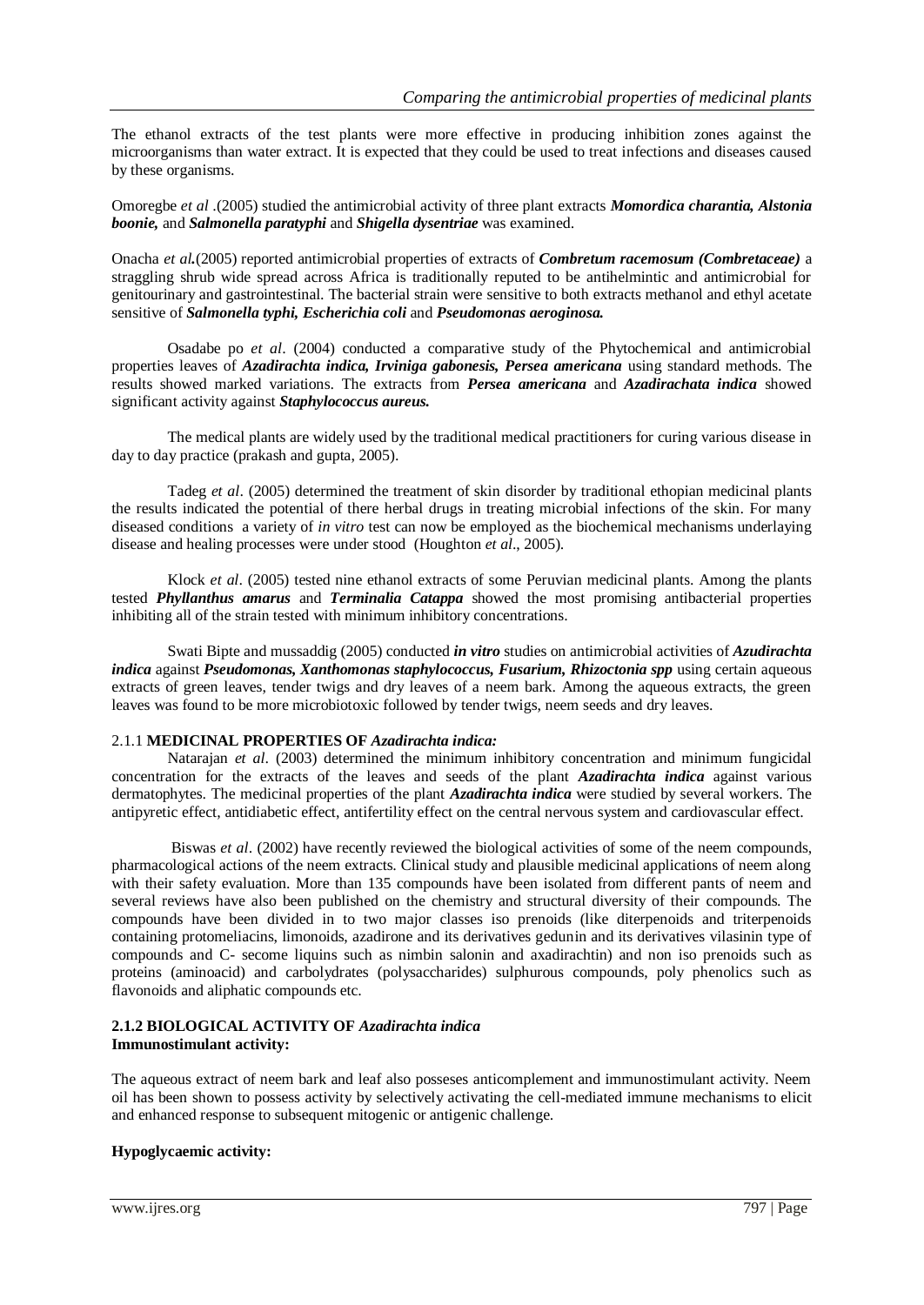Aqueous extract of neem leaves significantly decreases blood sugar level and prevents adrenaline as well as glucose-induced hyperglycaemia. Recently, hypoglycaemic effect was observed with leaf extract and seed oil, in normal as well as alloxan-induced diabetic rabbits.

#### **Antiulcer effect:**

Neem leaf and bark aqueous extracts produce highly potent antiacid secretory and antiulcer activity.

#### **Antifertility effect:**

Intra-vaginal application of neem oil, prior to coitus, can prevent pregnancy. It could be a novel method of contraception.

#### **Antimalarial activity:**

Neem seed and leaf extracts are effective against both choroquin-resistant and sensitive strain malarial parasites.

#### **Antifungal activity:**

Extracts of neem leaf, neem oil seed kernels are effective against certain fungi including *Trichophyton, Epidermophyton, Microspor Trichosporon, Geotricum* and *Candida.*

#### **Antibacterial activity:**

Oil from the leaves, seet and bark posseses a wide spectrum of antibacterial action against Gram-negative and Gram-positive microorganisms, including *Mycobacterium tuberculosis* and streptomycin resistant strains. *In vitro*, it inhibits *Vibrio Cholerae Kelebsiella Pneumoniae, Mycobacterium tuberculosis and Mycobacterium pyogenes*. Antimicrobial effects of neem extract have been demonstrated against *Streptococus mutans* and *Streptococcus faecalis.*

#### **Antiviral activity:**

Aqueous leaf extract offers antiviral activity against Vaccinia virus, Chikungemya and measles virus.

#### **Anticancer activity:**

Neem leaf aqueous extract effectively suppresses oral squamous cell carcinoma induced by 7, 12-dimethylbenz (a) anthracene (DMBA), as revealed by reduced incidence of neoplasm. Neem may exert its chemopreventive effect in the oral mucosa by modulation of glutathione and its metabolizing enzymes.

#### **Antioxidant activity:**

The antioxidant activity of neem seed extract has been demonstrated *in vivo* during horse-grain germination.

#### **Effect on central nervous system:**

Varying degrees of central nervous system (CNS) depressant activity in mice was observed with the leaf extract. Fractions of acetone extract of leaf showed significant CNS depressant activity. Various plants of the neem tree have been used as traditional Ayurvedic medicine in India. Medicinal used to expel worms from the body, burning sensation near the heart, fever, cough, ulcers, inflammations and leprosy used as an insecticidal for eye problems, inflammation of the liver and skin diseases, urinary problems, tumors, piles and toothache.

Every past of the tree, oils from seeds, juice, leaves and basks are used in medicine. Bark yields a clear amber coloured gum used in medicines. Neem is a hardly quick growing, evergreen showy tree. The green fruits turn bright yellow when ripe and is one seeded. Flowers are small, fresh leaves and flowers, new leaves are purple in colour (Supriya kumar, 2000).

#### **2.1.3 MEDICINAL PROPERTIES OF** *Phyllanthus amarus*

Phyllanthin (bitter constituent) ang hypophyllanthin (non-bitter compounds) were isolanted from parts phyllanthine (4-methoxy-securinine) and 4-methoxy-non secusinine were identitied. Lintetralin was also islated from the plant unusal hydrolysable tannin, Phyllanthuslin D was also isolated from the plant (Clark, 1996).

#### **2.1.4 BIOLOGICAL ACTIVITY OF** *Phyllanthus amarus*

The alcoholic extract of the whole plant has anti-cancer activity against Freund virus leukemia, antispasmodic activity on isolated guinea pig ileum. Aqueous extract of whole plant has hydroxyl and alloxan-diabetic rabbits and leaves to be higher than that of tolbutamide.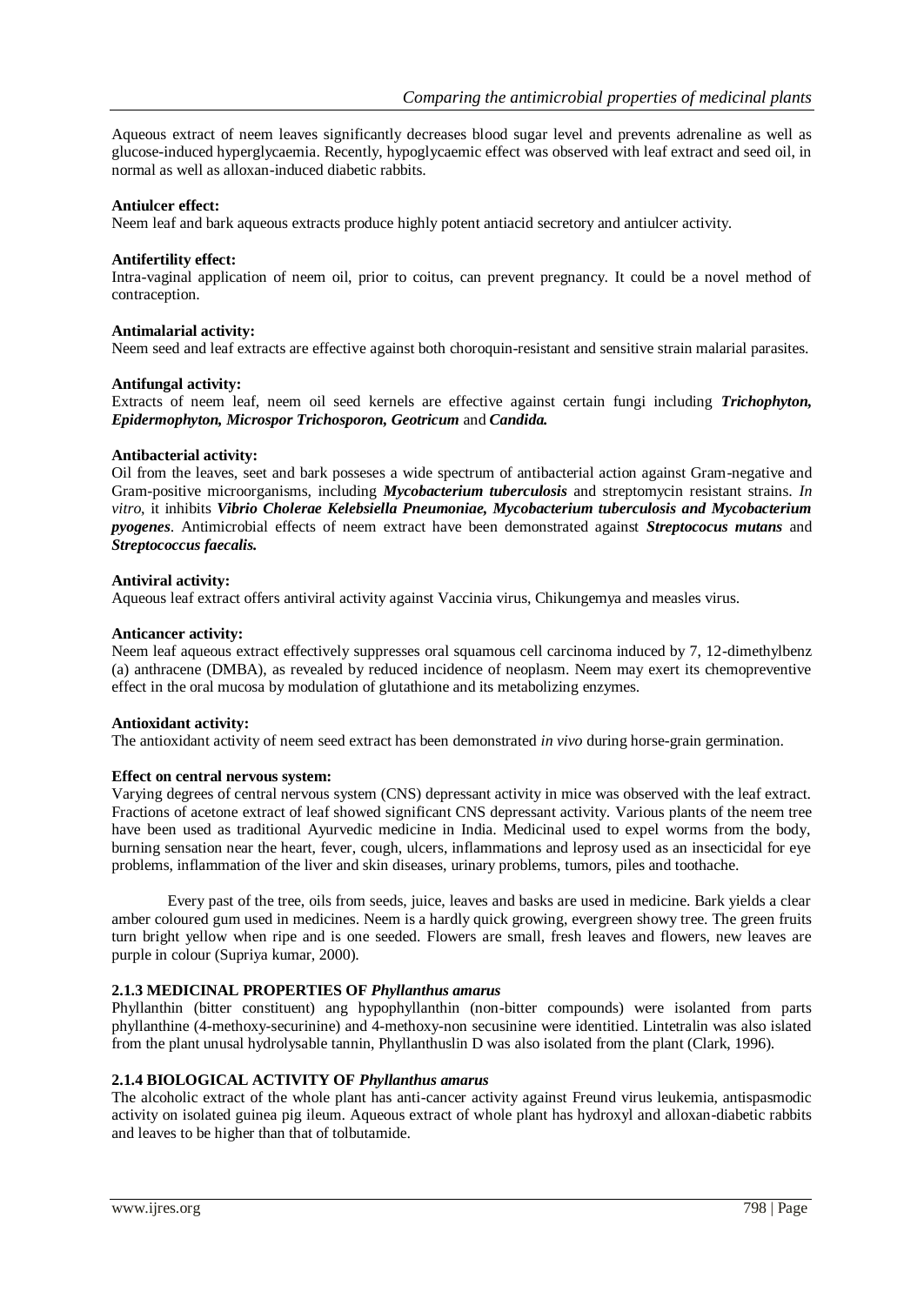Hindu physicians considered the plant deobstruent, diuretic, astringent and cooling. They prescribed the dry powder or fresh juice for jaundice. The plant was also used in skin disease, scabby affections, offensive sores and bruises. In western pants of India it was used as a diabetes, gonorrhoea and acidity of the urine. The root with rice water was a remedy for menorrhagia and chronicdysentry (Cousins, 1995).

#### **2.1.5 MEDICINAL PROPERTIES OF** *Solanum nigrum*

The plant is used in the treatment of cough. It is sedative, diuretic and digestive. Leaves are used as hemostatic. The fumes of burning seeds are inhaled for tooth ache. The juice of the fruit decoction is used to gonorrhoea. It is an expectorant and is employed in cough, asthma and pains in chest. The plant is accredited with diuretic properties and is used to cure dropsy. The juice of the leaves mixed with black pepper is prescribed in rheumatism (Gamble, 1979).

#### **2.1.6 BIOLOGICAL ACTIVITY OF** *Solanum nigrum*

In Guam," in waste ground and newly cultivated soil; weedy but not especially trouble some" (Stone, 1970). In niue," a very common weed in plantations and other areas of disturbed ground" (Sykes, 1970). In new Guinea,' a weed of cultivation and waste land in pasture about yards and trees. From low altitudes to 3000 m" (Henry and Pritchard 1975). In tonga " frequent ... as plantation weed" (Yuncker, 1959).

The leaves strongly promote perspiration and purge the bowels the next day. The juice of the fresh herb is sometimes used for fever and as a pain reliever. Externally, leaf juice preparations are used for eye disease, fevers and rabies externally, the juice or an ointment prepared from the leaves can be used for skin problems and tumors. (Whistler, 1983).

*Solanum nigrum* is most effective for liver disorders such as chronic enlargement of the liver and associated symptoms eg. Haemoptesis (blood from the mouth, mucoid stools, and other skin manifestation). In inflammatory conditions the plant is taken internally as a vegetable and applied externally as a paste. Alternatively the hot leaves can be applied to the swellings. Decoctions of leaves are diuretic and laxative, decoction of berries and flowers are prescribed in cough and cold (Swasbrick, 1997).

#### **2.1.7 MEDICINAL PROPERTICES OF** *Cynodon dactylon*

*Cynodon dactylon* is mainly used for the diabetic patients. It was used worldwide for the treatment of diabetic illness (Mohan, 2000). The cold infusion of the root often stops bleeding from piles. The roots crushed and mixed with crude are a Deccan remedy for chronic feet. The expressed juice of the plant is an ayurveda specific for hysteria, epilepsy and insanity. The expressed juice of the plant, however is a popular stringent commonly used as an application to fresh cuts and wounds and given internally in cases of chronic diarrhoea and dysentery. It is highly nutritious fodder, especially for horses. The juice of which is used as chronic diarrhoea and dysentery (Hubbard, 1959).

In malta *Cynodon dactylon* has also been regarded to be a medicinal plant plants are widely known for their medicinal folk preparation. *Cynodon dactylon* was used to treat urinary tract infection, prostatitis and various other condition. Other local uses collected by personal communication include treatment of shock, asthma and any type of infections (Lanfranco *et al*., 1975).

#### **2.1.8 BIOLOGICAL ACTIVITY OF** *Cynodon dactylon*

Most of the commercial drug is imported from the continent and frequently consist of the rhizome of *Cynodon dactylon*. The grass is employed as a diuretic in certain affections of the bladder. The decoction of the plant is useful in dropsy and anasarca oral administration of the juice mixed with honey 2 days was found effective in menorrhagia (Calus, 1986).

## **GENERAL METHODS:**

## **III. MATERIALS AND METHODS**

### **3.1.1 CLEANING OF GLASS WARES:**

All the glasswares were first soaked in cleaning solution (100g of potassium dichromate was added to 100 ml to distilled water followed by addition of 50 ml of concentrated sulphuric acid) for about 12 hrs and washed in tap water. Then they were boiled in soap water and washed in tap water. Finally, they were cleaned in distilled water, dried and used for the study.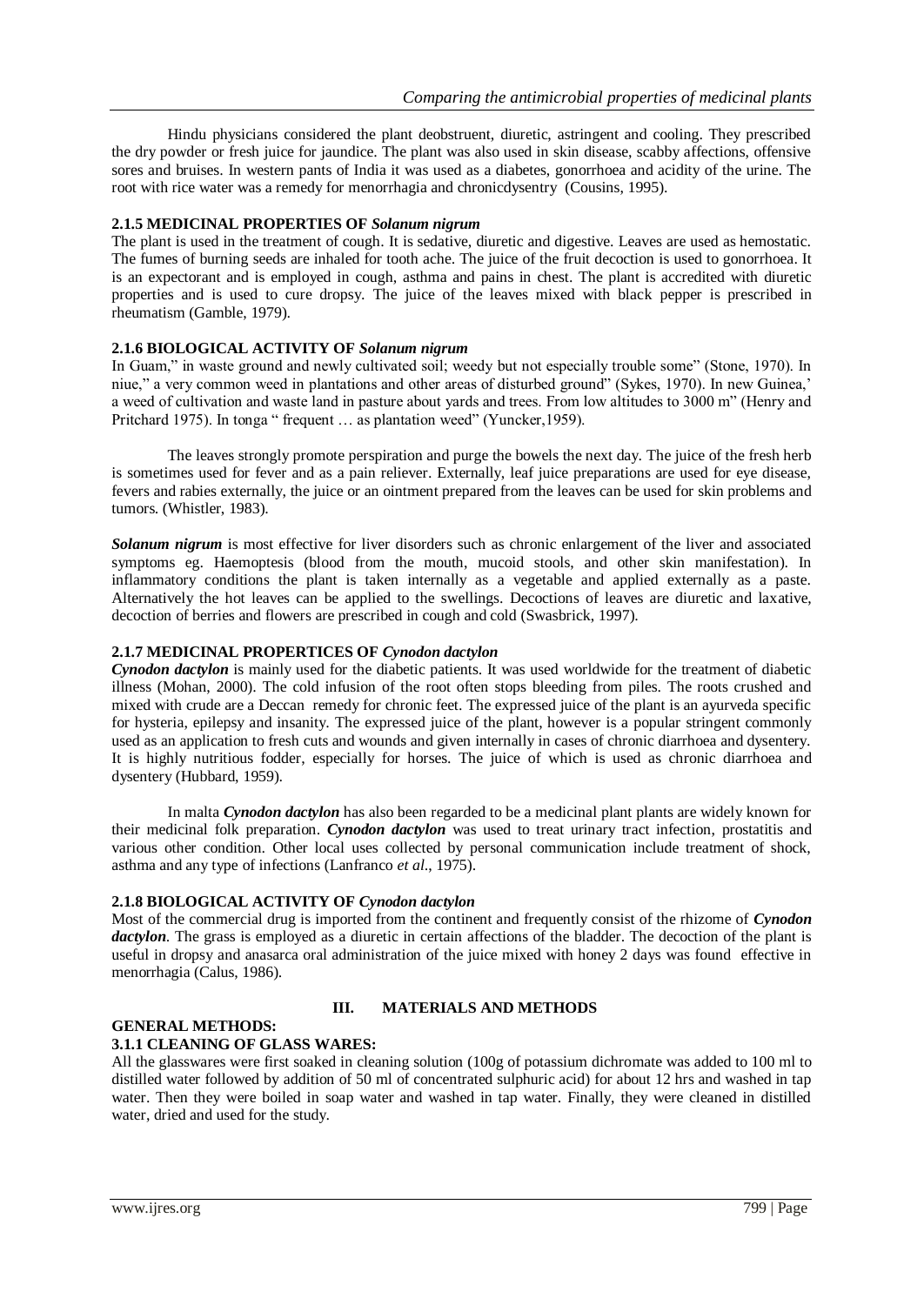#### **3.1.2 STERILIZATION:**

All the media were sterilized in autoclave at 15lb pressure for 20 minutes. The glasswares were sterilized at  $180^0C$  for 3 hours in hot air oven.

#### **3.1.3 CHEMICALS:**

All the chemicals used in the experiments were of analytical reagents (AR) grade and glass distilled water used throughout the present study.

### **3.2.1 PLANT MATERIALS USED:**

| Scientific name           | Family               | Vernacular name  |
|---------------------------|----------------------|------------------|
| Azadirachta indica        | <b>Meliaceae</b>     | <b>Vepillai</b>  |
| <b>Phyllanthus amarus</b> | <b>Euphorbiaceae</b> | Keezhanelli      |
| Solanum nigrum            | <b>Solanaceae</b>    | Manathakalli     |
| Cynodon dactylon          | <b>Cypraceae</b>     | <b>Arugampul</b> |

#### **3.2.2 CULTURES USED FOR PRESENT STUDY:**

The three bacterial cultures *viz*, *Staphylococcus aureus* (ATCC 25923), *Pseudomonas aeruginasa* (ATCC 278753) and *Escerichia coli* (ATCC 25922) used for the study were obtained from the Division of Medical Microbiology, Christian Medical College and Hospital, Vellore.

|                                            | CHANAC LENISTICS OF ISOLATED ONGANISMS    |                                     | <b>Escherichia</b>           |
|--------------------------------------------|-------------------------------------------|-------------------------------------|------------------------------|
| <b>Organisms</b><br><b>Charecteristics</b> | Staphylococcus aureus                     | Pseudomonas aeruginosa              | Coli                         |
| <b>CULTURE</b>                             |                                           |                                     |                              |
|                                            |                                           |                                     |                              |
| Nutrient agar                              |                                           |                                     |                              |
|                                            | <b>Colorless</b>                          | Green pigment                       | <b>Convex</b>                |
|                                            | <b>Colonies</b>                           |                                     | <b>Colonies</b>              |
|                                            |                                           |                                     |                              |
|                                            |                                           |                                     |                              |
| <b>Blood agar</b>                          | <b>Yellow</b> to cream                    | Hemolytic                           | <b>Mucoid</b>                |
| Macconkey agar                             | <b>NLF</b>                                | <b>NLF</b>                          | LF                           |
| <b>MORPHOLOGY</b>                          |                                           |                                     | Gram                         |
|                                            | <b>Gram positive</b><br>Cocci in clusters | <b>Gram negative</b><br><b>Rods</b> | negative                     |
|                                            |                                           |                                     | short rods                   |
| <b>BIOCHEMICAL</b>                         |                                           |                                     |                              |
| <b>CHARACTERS</b>                          |                                           |                                     |                              |
| Lactose                                    | $+$                                       | $\blacksquare$                      | $\ddot{}$                    |
| <b>Mannnitol</b>                           | $^{+}$                                    | ٠                                   | $+$                          |
| <b>Glucose</b>                             | $\ddot{}$                                 | $+$                                 | $+$                          |
| <b>Sucrose</b>                             | $\ddot{}$                                 | $\blacksquare$                      | $\ddot{}$                    |
| <b>Indole</b>                              | $\ddot{}$                                 | $\blacksquare$                      | $\ddot{}$                    |
| Oxidase                                    | $\blacksquare$                            | $\ddot{}$                           | $\blacksquare$               |
| Urea                                       | $\ddot{}$                                 | $\ddot{}$                           | $\qquad \qquad \blacksquare$ |
| <b>Citrate</b>                             | $\blacksquare$                            | $+$                                 | $\blacksquare$               |
| Coagulase                                  | $+$                                       | ٠                                   |                              |
| <b>TSI</b> slant                           | Yellow                                    | <b>Red</b>                          | Yellow                       |
| <b>Butt</b>                                | Yellow                                    | Red                                 | Yellow                       |
| H2s                                        |                                           |                                     |                              |
| Gas                                        |                                           |                                     | $\pm$                        |
| <b>MR/VP</b>                               | $-/-$                                     | $-/-$                               | $+/-$                        |

| Table 3.1                                    |
|----------------------------------------------|
| <b>CHARACTERISTICS OF ISOLATED ORGANISMS</b> |

### **3.2.3 MEDIA USED:**

#### **1) Muller-Hinton Agar:**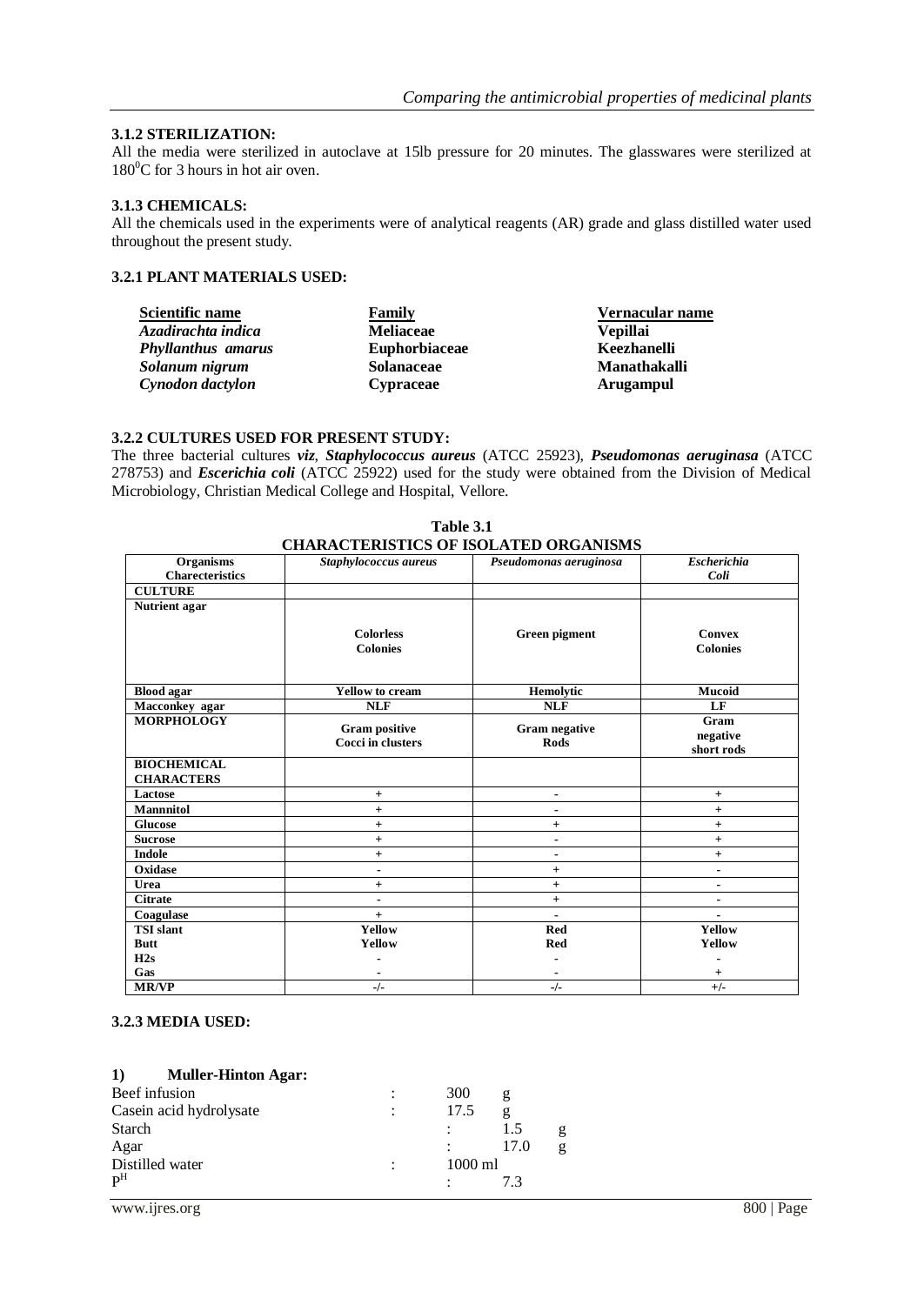The constituents were dissolved in distilled water and autoclaved before use.

#### **2. Nutrient Agar:**

| Peptone |                 | ٠<br>$\cdot$ | 5g |         |      |
|---------|-----------------|--------------|----|---------|------|
|         | Beef-extract    |              |    |         | g    |
|         | Nacl            |              |    | ٠       | g    |
|         | Agar            |              |    |         | 15 g |
|         | Distilled water |              |    | 1000 ml |      |
|         | $\mathbf{p}$ H  |              |    |         |      |

The constituents were dissolved in distilled water and autoclaved before use

| 3.      | <b>Nutrient Broth:</b> |     |                |     |  |
|---------|------------------------|-----|----------------|-----|--|
| Peptone |                        | 5 g |                |     |  |
|         | Beef-extract           |     | $\ddot{\cdot}$ | 3 g |  |
|         | Nacl                   |     |                | 5 g |  |
|         | Distilled water        |     | 1000 ml        |     |  |
|         | ŋН                     |     |                |     |  |
|         |                        |     |                |     |  |

The constituents were dissolved in distilled water and autoclaved before use.

## **3.3 EXPERIMENTAL DESIGN AND DETAILS:**

## **3.3.1 PLANT MATERIALS USED:**

## *1)Azadirachta indica:*

*Azadirachta indica* belongs to the family meliaceae. Its local name is neem. The English name of the plant is Indian lilac, margosa tree and the Sanskrit name of the tree is aristha meaning 'reliever of sickness' and hence is considered as sarbaroganibarini. Plate.1.

#### **Habit:**

A medium to large size tree.

#### **Habitat:**

It is commonly found throughout the greater part of India and often cultivated.

#### **Morphology:**

A large, evergreen tree, with long, spreading branches forming a broad crown. The bask is grey and rough,' the leaves are alternate, the leaflets 8-19, glossy and bluntly serrate,' the flowers are white or pale yellow, small, scented, numerous and found in long, axillary panicles. The drupes are yellow on ripening, aromatic, oblong and smooth, with a exalbuminous seed.

#### **Chemical Constituents**

More than 135 compounds have been isolated from different part of neem. The compounds have been divided in to two major classes. Isoprenoids (like diter penodis and triterpenoids containing protomeliacins, limonoids, azadirone and its derivatives, gedunin and its derivatives, vilasinin type of compounds and C- secomeliacins such as nimbin, salanin and azadirachtin) and non-isoprenoids, which are proteins (amino acids) and carbohydrates (polysaccharides).

## **Part uses:** Whole tree

#### **Product range:**

Pliex (veincare), pure hands, Purim (Hemocare), Anti-Dandruff Hairs oil, Blood purifier capsule, cream, revitalizing Hairs oil, Erinal plus.

*2. Phyllanthus amarus:*

*Phyllanthus amarus* belongs to the family Euphorbiaceae. Its local name is 'Bhuiamala'. The Sanskrit name of the plant is Bhumyaamalaki and the hindi name of the plant is Jar-Ar.plate.2.

#### **Habit:**

It is an annual, glabrous herb grows up to 15-60cm high

## **Habitat:**

It is found mainly in waste places, agricultural and riverbanks. In waste lands it glows abundantly during the season.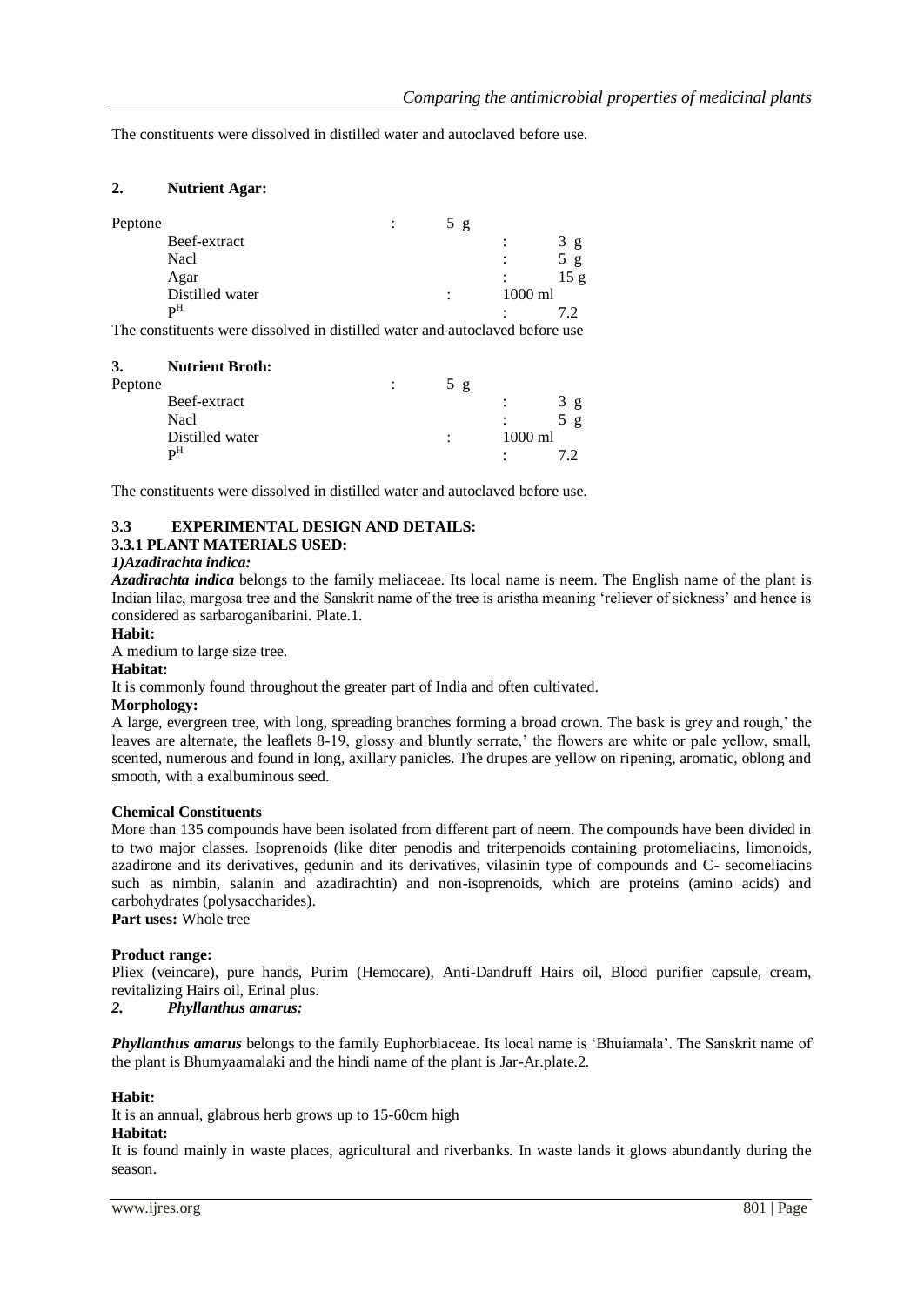### **Morphology:**

It has an erect stem, naked below and leaf branches above leaves are numerous, sub sessile, pale green, often distichously imbrielliptic to oblong, obtuse and stipules subulate. Flowers arise in leaf axis very numerous. Sepals of male orbicular and obovate to oblong in females. Seeds are 3-gonous, rounded and with longitudinal regular parallel ribes on the back.

#### **Chemical Constituents:**

Twenty two compounds were identified, including coumarin, 1-octadecne and diterpenic, cupresenic and kaurenoic acid.

**Part uses:** leaves, seeds

#### **Product range:**

Diabecon (Glucocare). Chyavanprasha

#### *3. Solanum nigrum:*

*Solanum nigrum* belongs to the family solanceae. Its local name is kachmachu. Common name of the plant is black-berry night shade, garden night shade, poison berry, other names such as piludu (gujarti), Gurskamai (Hindi), kakisopu (kannada), Buddakasa (Telugu), Gudkamai (Bengali), morelle noire (French), lierbamora (Spanish) Sanskrit (kakahva).plate.3.

#### **Habit:**

Average height 3 feet

#### **Habitat:**

Found all over the plains of India and warm hilly places.

#### **Morphology:**

A herbaceous or suffructescent weed. Erect, delicate, branched, annual herb. It has several arching, leafy branches and ting, star like, white flower. The stem and braches are smooth and soft. It has ovate, dark green leaves with small and shiny, almost black berries as small as pepper, growing in clusters. Berries can sometimes be red or yellow.

#### **Chemical Constituents:**

Solasamine and solamargine in leaver and glucoalkaloids from immature fruits.

#### **Part used:** Leaves, berries.

#### **Product range:**

Evecare (Menstricare), Geriforte (Gericare / stresscare)

### *4. Cynodon dactylon:*

*Cynodon dactylon* belongs to the family Cypraceae. Its local name is wakha. The English name of the plant is Dhub Grass, Bermuda (or) Bahama Grass. The sanskrit name of the plant is Durva, Haritali. It is commonly known as 'nigem' in maltese. It is also know as 'week' in south Africa, 'Doob' in India; 'couch' in australia' 'Bermudagrass' in the united states, and as 'wire grass', 'Dogs tooth couch grass', and 'creeping finger grass' in the Biritish Isles.plate.4.

#### **Habit:**

A perrennial herb

#### **Habitat:**

It is usually found growing on uncultivated ground, dry places and roadsides.

#### **Morphology:**

It is a long-jointed creeping grass with very long, branched, rhizomes bearing many erect branches. It forms a dense tuft on the surface of the soil and is sometimes described as being mat-forming grass. The slender stem may end bearing a group of several, narrow finger- like spreading spikes which are purple or pale green in colour.

## **Part uses:** whole plant

#### **Chemical Constituents:**

An alkaloid from the plant caused a slowing of blood flow in mesenteric capillaries of rats and mice. A glycoside from the plant caused hypotension in cat.

#### **Product range:**

Herbolax (Laxacare), chyavanaprasha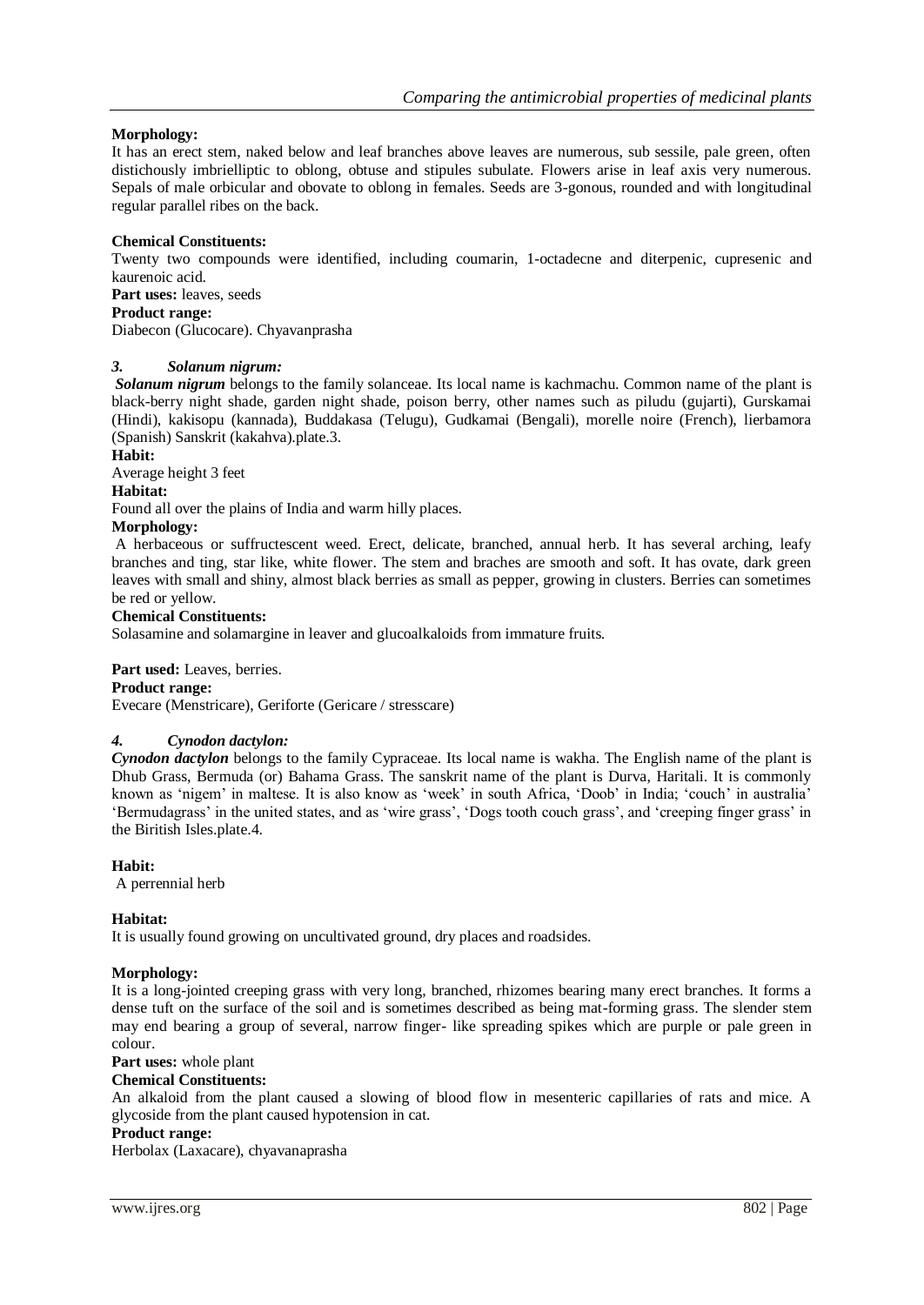## **3.4 PREPATATION OF PLANT EXTRACT:**

The leaves of medicinal plants were collected washed with distilled water, drained the water, shade dried and used for the preparation of cold water, hot water and methanol extracts.

### **3.4.1 COLD WATER EXTRACT:**

Five grams of shade dried medicinal plant leavers were homogenized with pestle and mortar in 5ml of sterile distilled water (1:1 w/v) and filtered through a double layered cheese cloth. Filtrate was collected and evaporated under room temperature. 5mg of collected residue was dissolved in 5ml of fives per cent dimethyl sulfoxide (DMSO) and considered as standard cold water medicinal plant extract  $(1000\mu g \text{ ml}^{-1})$ .

### **3.4.2 HOT WATER EXTRACT:**

After shade drying, 5gm, of powdered medicinal leavers was plunged in 5ml of water (1:1 w/v), taken in beaker and heated over a water bath at  $80^{\circ}$ C for 10 minutes. Then the materials were filtered through a double layered cheese cloth and filtrate was collected. It was evaporated under room temperature and residues were obtained. 5mg residue was dissolved in 5ml of five percent dimethyl sulfoxide (DMSO) which formed standard hot water extract  $(1000 \mu g \text{ ml}^{-1})$ .

### **3.4.3. METHANOL EXTRACT:**

Five gram of shade dried medicinal plant leaves was macerated using pestle and mortar with five ml of methanol (1:1 w/v). After maceration, it was filtered through double layered cheese cloth. Then the filtrate was evaporated under room temperature and residues were collected. 5mg of residue was dissolved in 5ml of 5% dimethylsulfoxde (DMSO) and used as a standard methanol plant leaves extract (1000 μg ml<sup>-1</sup>).

#### **3.5 METHODS:**

#### **ANTIMICROBIAL PROPETIES OF MEDICINAL PLANT EXTRACTS WERE TESTED BY THE FOLLOWING METHODS.**

Agar well diffusion method Paper disc assay method Tube dilution method

#### **3.5.1 AGAR WELL DIFFUSION METHOD:**

Agar well diffusion method was adopted for evaluation of antibacterial activity of four medicinal plant extracts. Muller hinton agar medium was prepared and autoclaved at 15 lb pressure for 20 min and cooled to  $45^{\circ}$ C. Cell suspension (10<sup>6</sup> cells|ml) of the test organism *viz., Staphylococcus aureus, Pseudomonas aeruginosa* and *Escherichia coli* was added separately to muller hinton agar medium at 1ml|100ml of medium to prepare seeded medium. Seeded medium was poured in to sterile petriplates and allowed for solidification wells were punched in agar media using a stainless steel bores. Each well was filled with the cold water , hot water and methanol extracts of the four medicinal plants at different concentration *viz*., 1000,500,250 μg/ml. The plates were incubated at  $37^{\circ}$ C for 24hrs, after which they were observed for the zone of inhibition. Diameter of inhibition zone were calculated and expressed in mm.

#### **3.5.2 PAPER DISC ASSAY METHOS:**

Paper disc assay method was adopted for evaluation of antibacterial activity of four medicinal plant extracts. Nutrient agar medium was prepared and autoclaved at 15lb pressure for 20 minutes and cooled to  $45^{\circ}$ C. cell suspension (10<sup>6</sup> cells/ ml) of the test organism *viz*, **Staphylococcus aureus. Pseudoman aeruginosa** and *Escherichia coli* was added separately to nutrient agar medium at 1ml / 100 ml of medium to prepare seeded medium. Seeded medium was poured in to sterile petriplates and allowed for solidification and filled with the cold water, hot water and methanol extracts of four medicinal plants at different concentration *viz*., 1000,500,250μg/ml prepared and impregnated with whatman No. 1 sterile paper discs (6mm diameter). Sterile paper disc dipped in 5%. DMSO served as control. Three replications were maintained. The plants were incubated for  $24$ hrs at  $37^{\circ}$ C. After incubation period, the diameter of the zone formed around the paper discs were measured and expressed in mm. Diameter of inhibition zone were calculated and expressed in mm.

#### **3.5.3 TUBE DILUTION METHOD:**

Minimum inhibitory concentration method was adopted for evaluation of antibacterial activity of four medicinal plant extracts. Nutrient broth was prepared and autoclaved at 15lb pressure for 20min. cell suspension (10<sup>6</sup>) cells/ml) of the test Organism *viz., Staphylococcus aureus, Pseudomonas aeruginosa, Escherichia coli* was added separately to nutrient broth at 1ml /100ml of medium.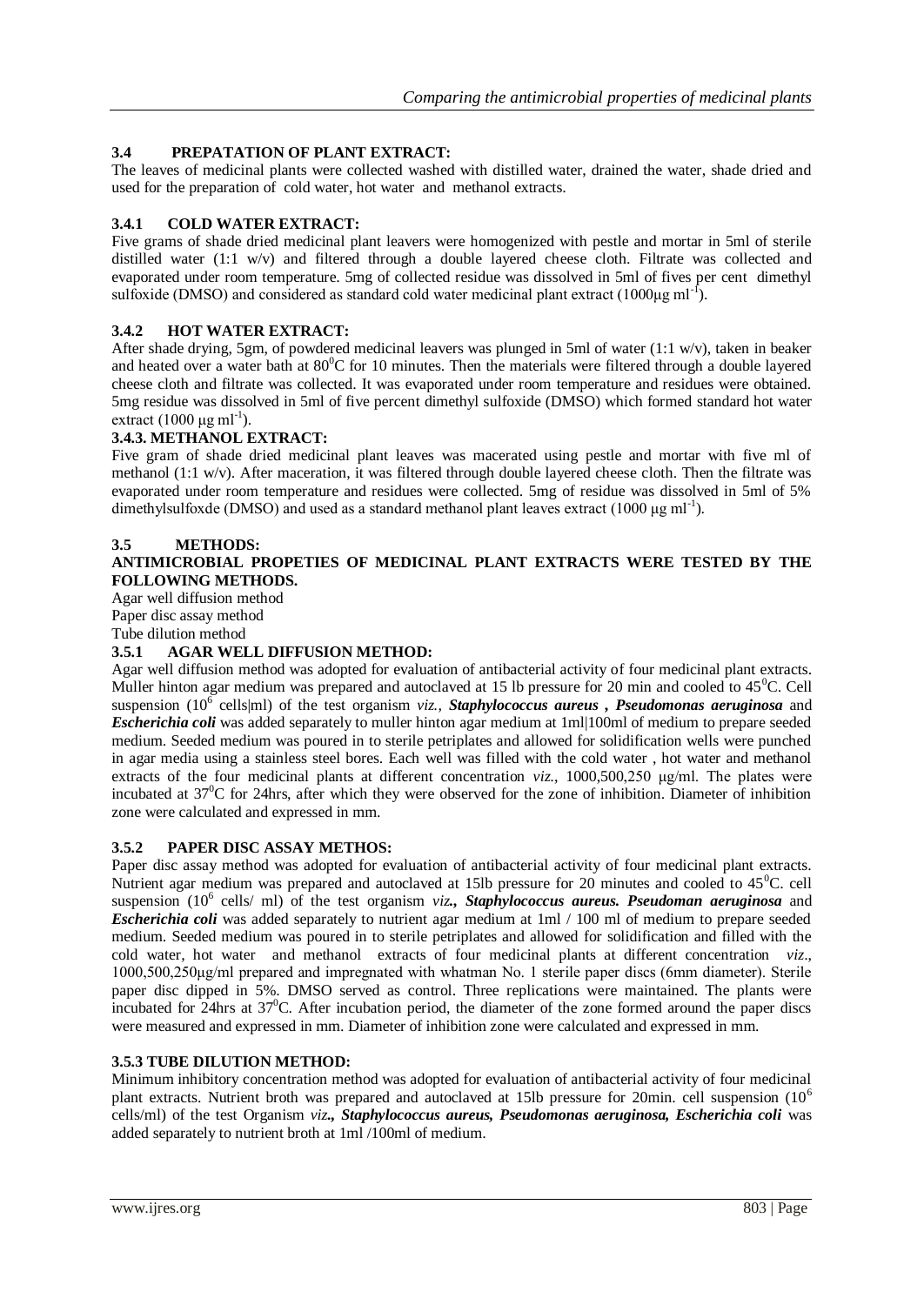Nutrient broth was poured in to sterile test tubes and cold water, hot water and methanol extracts of four medicinal plants were added at different concentration *viz*., 125,250,500,1000μg/ml. The tubes were incubated at  $37^{\circ}$ C for 24hrs after which they were observed for the presence or absence of growth. The concentration at which no growth was recorded is considered as Minimum inhibitory concentration of the organism.

## **IV. EXPERIMENTAL RESULTS:**

### **ANTIMCROBIAL ACTIVITY OF FOUR MEDICINAL PLANT EXTRACTS:**

The antimicrobial effect of cold water, hot water and methanol extracts of the four medicinal plants *viz., Azadirachta indica, Phyllanthus amarus, Solanum nigrum* and *Cynodon dactylon* at different concentration *viz*., 250μg/ml, 500 μg/ml and 1000 μg/ml, was studied by three methods against the test organisms *viz., Staphylococcus aureus, Pseudomonas aeruginosa* and *Escherichia coli* and the results of present investigation are given below.

#### **4.1.1 Inhibitory effect of cold water, hot water and methanol extracts of the four medicinal plants against S***taphylococcus aureus* **by agar well diffusion method.**

The results on the Inhibitory effect of cold water, hot water and methanol extracts of the four medicinal plants against *Staphylococcus aureus* are presented in Table 1. Plate.5.

| Table 4.1                                                  |
|------------------------------------------------------------|
| Inhibitory effect of medicinal plant extracts against      |
| <i>Staphylococcus aureus</i> by agar well diffusion method |

|                                 |                    | Diameter of inhibition zone (mm) |                  |                   |                          |                          |                  |                   |                          |                           |                  |                     |  |  |
|---------------------------------|--------------------|----------------------------------|------------------|-------------------|--------------------------|--------------------------|------------------|-------------------|--------------------------|---------------------------|------------------|---------------------|--|--|
| Leaf<br>extract<br>of the plant | Cold water extract |                                  |                  |                   |                          | <b>Hot water extract</b> |                  |                   |                          | <b>Methanol extract</b>   |                  |                     |  |  |
|                                 | Control            | 250<br>μg<br>/ml                 | 500<br>μg<br>/ml | 1000<br>μg<br>/ml | Control                  | 250<br>μg<br>/ml         | 500<br>μg<br>/ml | 1000<br>μg<br>/ml | Control                  | <b>250</b><br>$\mu$ g /ml | 500<br>μg<br>/ml | 1000<br>$\mu$ g /ml |  |  |
| <b>Azadirachta</b><br>indica    | ۰                  | 1.2                              | 2.6              | 4.5               | -                        | 4.0                      | 6.5              | 9.0               | ٠                        | 8.5                       | 11.0             | 15.0                |  |  |
| Phyllanthus<br>amarus           |                    | 0.8                              | 3.0              | 4.0               | $\overline{\phantom{a}}$ | 2.0                      | 5.1              | 7.0               | $\overline{\phantom{a}}$ | 3.0                       | 7.6              | 9.0                 |  |  |
| Solanum<br>nigrum               | ۰                  | 1.1                              | 2.0              | 3.8               | $\qquad \qquad$          | 1.3                      | 4.0              | 5.5               | $\overline{\phantom{a}}$ | 2.0                       | 4.0              | 6.8                 |  |  |
| Cynodon<br>dactylon             | -                  | -                                | 0.7              | 2.9               | $\overline{\phantom{a}}$ | 0.2                      | 2.4              | 4.8               | $\overline{\phantom{a}}$ | 1.0                       | 2.2              | 6.0                 |  |  |



**Inhibitory effect of medicinal plant extracts against S***Staphylococcus aureus* **by agar well diffusion method**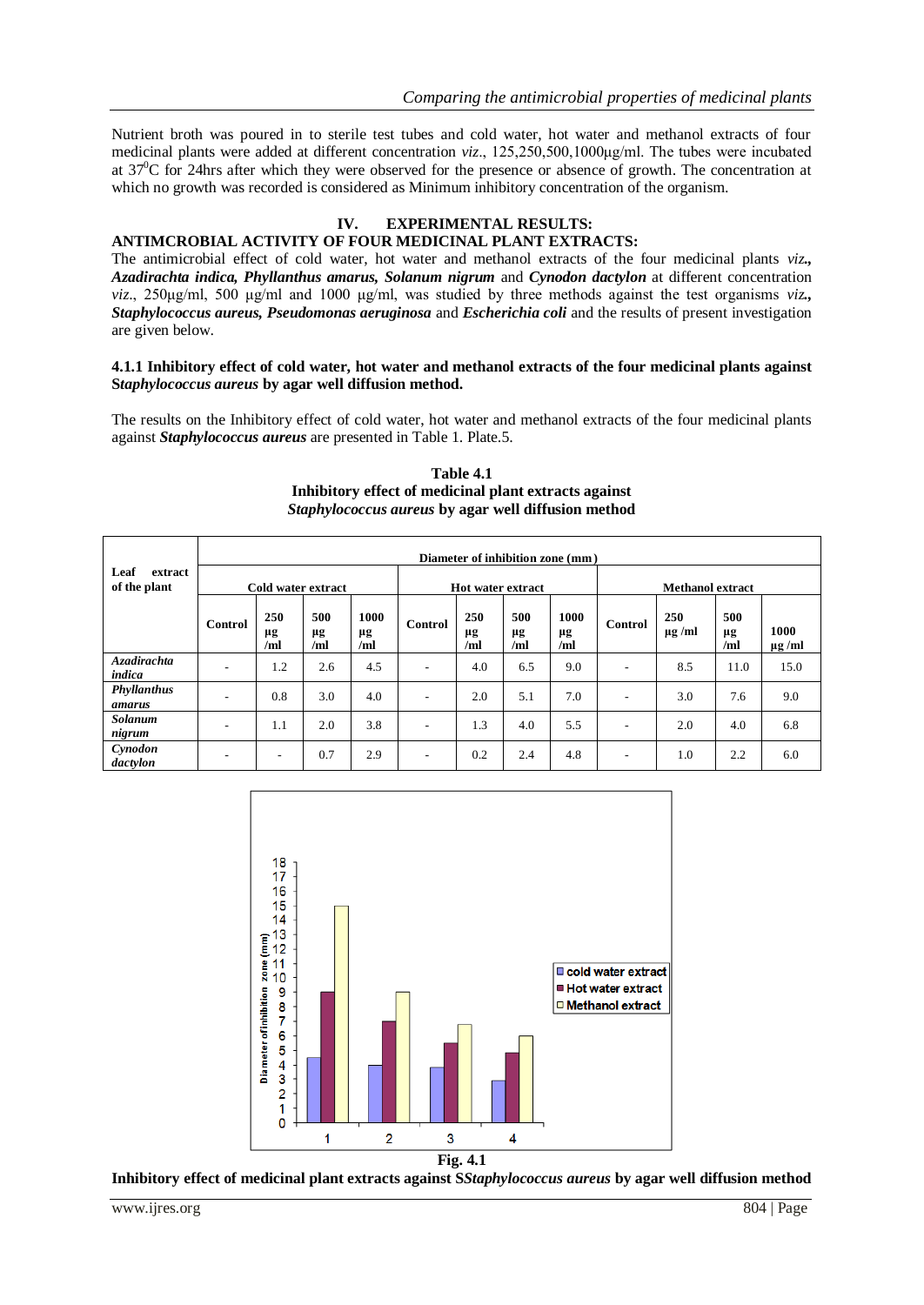The four medicinal plants *viz., Azadirachta infica, Phyllanthus amarus, Solanum nigrum* and *Cynodon dactylon* recorded inhibitory activity against *Staphylococus aureus* in different concentration was compared with the control. The inhibitory effect increased with increase in the concentration of the extracts. Methanol extracts recorded more inhibitory effect than hot water and cold water extract.

The cold water extract at 1000μg/ml of *Azadirachta indica* recorded the diameter of inhibition zone (4.5 mm), followed by *Phyllanthus amarus* (4.0 mm), S*olanum nigrum* (3.8 mm) and C*ynodon dactylon* (2.9 mm) against the test pathogens of *Staphylococcus aureus.* 

The hot water extract at 1000μg/ml of *Azadirachta indica* recorded the diameter of inhibition zone (9.0 mm), followed by *Phyllanthus amarus* (7.0 mm), *Solanum nigrum* (5.5 mm) and *Cynodon dactylon* (4.8 mm) against the test pathogens of *Staphylococcus aureus.* 

The methanol water extract at 1000μg/ml of *Azadirachta indica* recorded the diameter of inhibition zone (15.0 mm), followed by *Phyllanthus amarus* (9.0 mm), *Solanum nigrum* (6.8 mm) and *Cynodon dactylon* (6.0 mm) against the test pathogens of *Staphylococcus aureus.* 

#### **4.1.2 Inhibitory effect of cold water, hot water and methanol extracts of the four medicinal plants against** *Pseudomonas aeruginosa* **by agar well diffusion method.**

The results on the inhibitory effect of cold water, hot water and methanol extracts of the four medicinal plants against *Pseudomonas aeruginosa* are presented in Table 2. Plate 6.

The four medicinal plants recorded inhibitory activity against *Pseudomonas aeruginosa* in different concentration was compared with the control. The inhibitory effect increased with increase in the concentration of the extracts. Methanol extracts recorded more inhibitory effect than hot water and cold water extracts.

|                                 |                    | Diameter of inhibition zone (mm) |                  |                   |                          |                          |                          |                   |                          |                          |                   |                   |  |  |  |
|---------------------------------|--------------------|----------------------------------|------------------|-------------------|--------------------------|--------------------------|--------------------------|-------------------|--------------------------|--------------------------|-------------------|-------------------|--|--|--|
| Leaf<br>extract<br>of the plant | Cold water extract |                                  |                  |                   | <b>Hot water extract</b> |                          |                          |                   | <b>Methanol extract</b>  |                          |                   |                   |  |  |  |
|                                 | Control            | 250<br>μg<br>/ml                 | 500<br>μg<br>/ml | 1000<br>μg<br>/ml | Control                  | 250<br>μg<br>/ml         | 500<br>μg<br>/ml         | 1000<br>μg<br>/ml | Control                  | 250<br>$\mu$ g /ml       | 500<br>$\mu$ g/ml | 1000<br>μg<br>/ml |  |  |  |
| <b>Azadirachta</b><br>indica    |                    | $\overline{\phantom{a}}$         | 3.5              | 9.0               | $\overline{\phantom{a}}$ | 3.0                      | 6.0                      | 10.0              | $\overline{\phantom{a}}$ | 3.9                      | 7.1               | 14.0              |  |  |  |
| Phyllanthus<br>amarus           |                    | ۰                                |                  | 5.5               |                          |                          | 2.1                      | 6.5               | $\overline{\phantom{a}}$ | 2.3                      | 5.2               | 8.0               |  |  |  |
| <b>Solanum</b><br>nigrum        |                    | ۰                                | ٠                | 4.5               | $\overline{\phantom{a}}$ | $\overline{\phantom{a}}$ | $\overline{\phantom{a}}$ | 5.5               | $\overline{\phantom{a}}$ | 2.0                      | 4.1               | 6.5               |  |  |  |
| Cynodon<br>dactylon             |                    | ۰                                | -                | 2.0               | $\overline{\phantom{a}}$ | -                        | $\overline{\phantom{a}}$ | 3.5               | $\overline{\phantom{a}}$ | $\overline{\phantom{a}}$ | 1.5               | 5.0               |  |  |  |

#### **Table 4.2 Inhibitory effect of medicinal plant extracts against** *Pseudomonas aeruginosa* **by agar well diffusion method**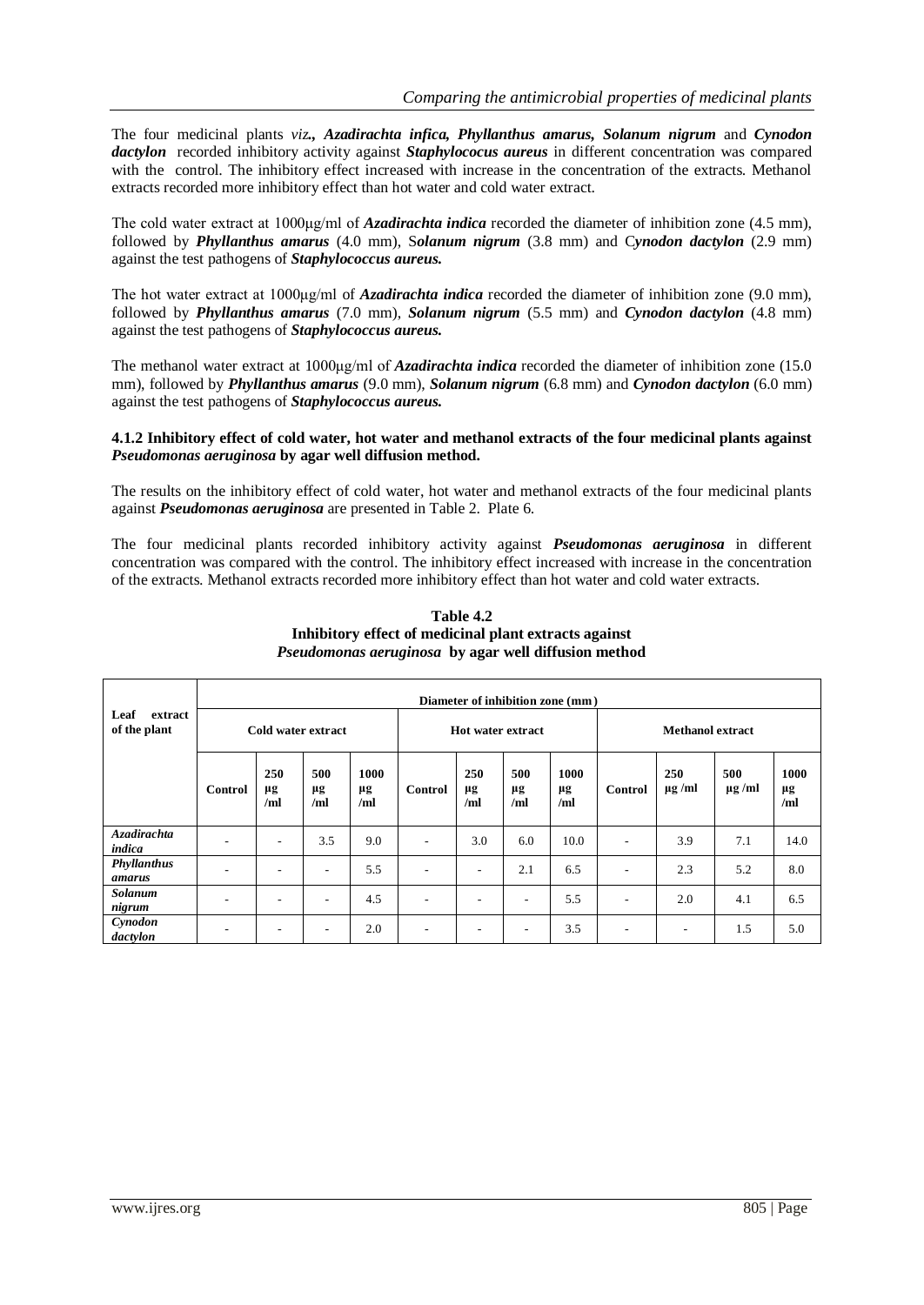

# **Fig. 4.2** *A.indica P.amarus S.nigrum C.dactylon*

#### **Inhibitory effect of medicinal plant extracts against** *Pseudomonas aeruginosa* **by agar well diffusion method**

The cold water extract at 1000μg/ml of *Azadirachta indica* recorded the diameter of inhibition zone (9.0 mm), followed by *Phyllanthus amarus* (5.5 mm), *Solanum nigrum* (4.5 mm) and *Cynodon dactylon* (2.0 mm) against the test pathogens of *Pseudomonas aeruginosa.* 

The hot water extract at 1000μg/ml of *Azadirachta indica* recorded the diameter of inhibition zone (10.0 mm), followed by *Phyllanthus amarus* (6.5 mm), *Solanum nigrum* (5.5 mm) and **C***ynodon dactylon* (3.5 mm) against the test pathogens of *Pseudomonas aeruginosa.*

The methanol water extract at 1000μg/ml of *Azadirachta indica* recorded the diameter of inhibition zone (14.0 mm), followed by *Phyllanthus amarus* (8.0 mm), *Solanum nigrum* (6.5 mm) and *Cynodon dactylon* (5.0 mm) against the test pathogens of *Pseudomonas aeruginosa.*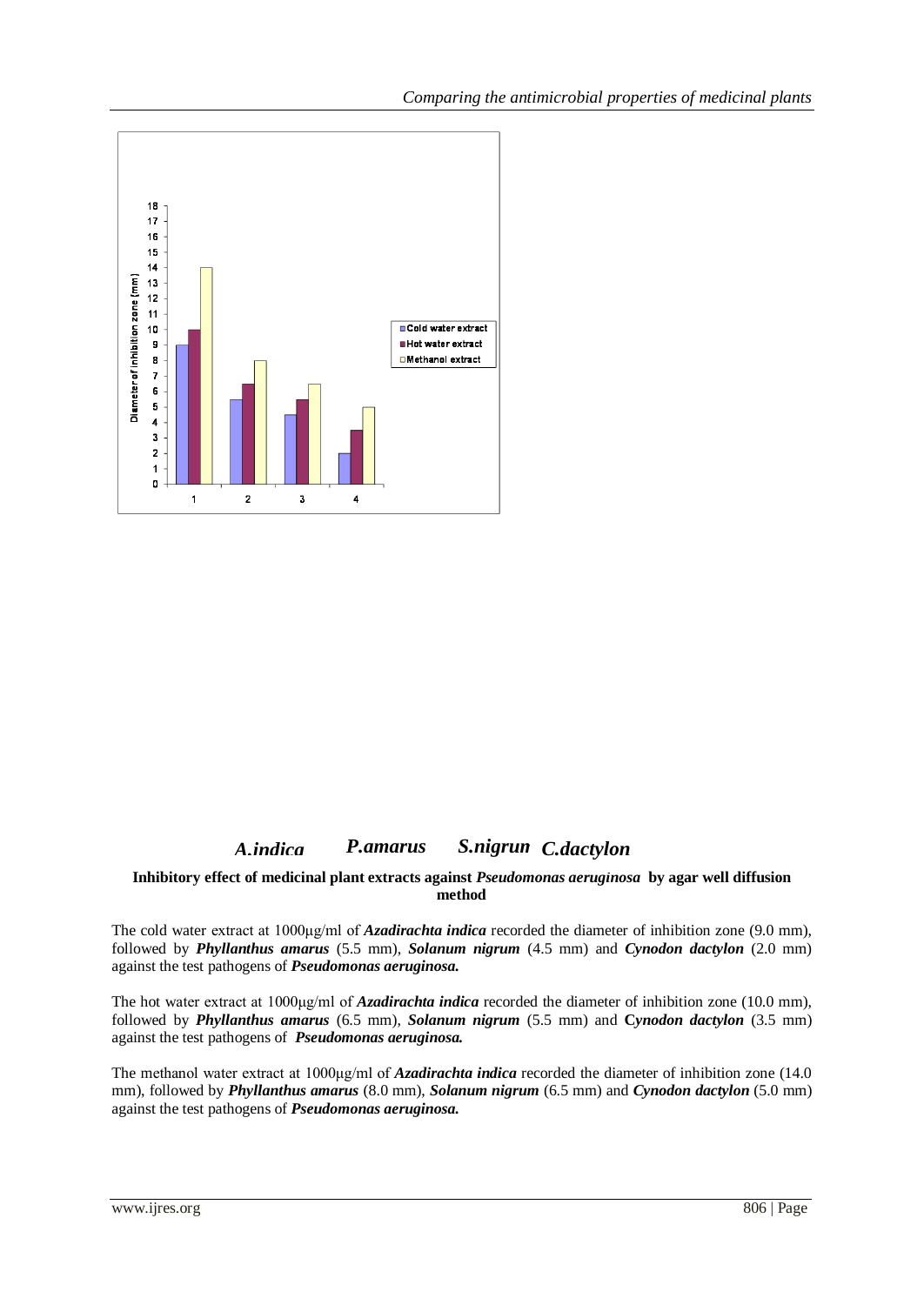#### **4.1.3 Inhibitory effect of cold water, hot water and methanol extracts of the four medicinal plants against**  *Escherichia coli* **by agar well diffusion method.**

The results on the inhibitory effect of cold water, hot water and methanol extracts of the four medicinal plants against *Escherichia coli* are presented in Table 3.

|                                 |                    | Diameter of inhibition zone (mm) |                  |                   |                          |                    |                          |                   |                          |                          |                    |                    |  |  |
|---------------------------------|--------------------|----------------------------------|------------------|-------------------|--------------------------|--------------------|--------------------------|-------------------|--------------------------|--------------------------|--------------------|--------------------|--|--|
| Leaf<br>extract<br>of the plant | Cold water extract |                                  |                  |                   | <b>Hot water extract</b> |                    |                          |                   | <b>Methanol extract</b>  |                          |                    |                    |  |  |
|                                 | A. indica          | 250                              | 500<br>μg<br>/ml | 1000<br>μg<br>/ml | Control                  | 250<br>$\mu$ g /ml | 500<br>μg<br>/ml         | 1000<br>μg<br>/ml | Control                  | 250<br>μg<br>/ml         | 500<br>$\mu$ g /ml | 1000<br>$\mu$ g/ml |  |  |
| <b>Azadirachta</b><br>indica    |                    | 3.5                              | 7.5              | 10.5              | $\overline{\phantom{a}}$ | 4.0                | 8.2                      | 12.0              | ٠                        | 7                        | 10.5               | 11.5               |  |  |
| Phyllanthus<br>amarus           |                    |                                  | 1.8              | 5.5               | $\overline{\phantom{a}}$ | ۰                  | 2.2                      | 7.0               |                          |                          | 3.4                | 7.5                |  |  |
| <b>Solanum</b><br>nigrum        |                    | ۰                                | 1.2              | 3.8               | $\overline{\phantom{a}}$ | -                  | 2.5                      | 5.5               | $\overline{\phantom{a}}$ | ۰                        | 2.2                | 6.0                |  |  |
| Cynodon<br>dactylon             |                    |                                  | ٠                | 3.5               | $\overline{\phantom{a}}$ | -                  | $\overline{\phantom{a}}$ | 4.5               | ٠                        | $\overline{\phantom{a}}$ | ۰.                 | 4.0                |  |  |



**Table 4.3 Inhibitory effect of medicinal plant extracts against** *Escherichia coil* **by agar well diffusion method**

**Inhibitory effect of medicinal plant extracts against** *Escherichia coil* **by agar well diffusion method**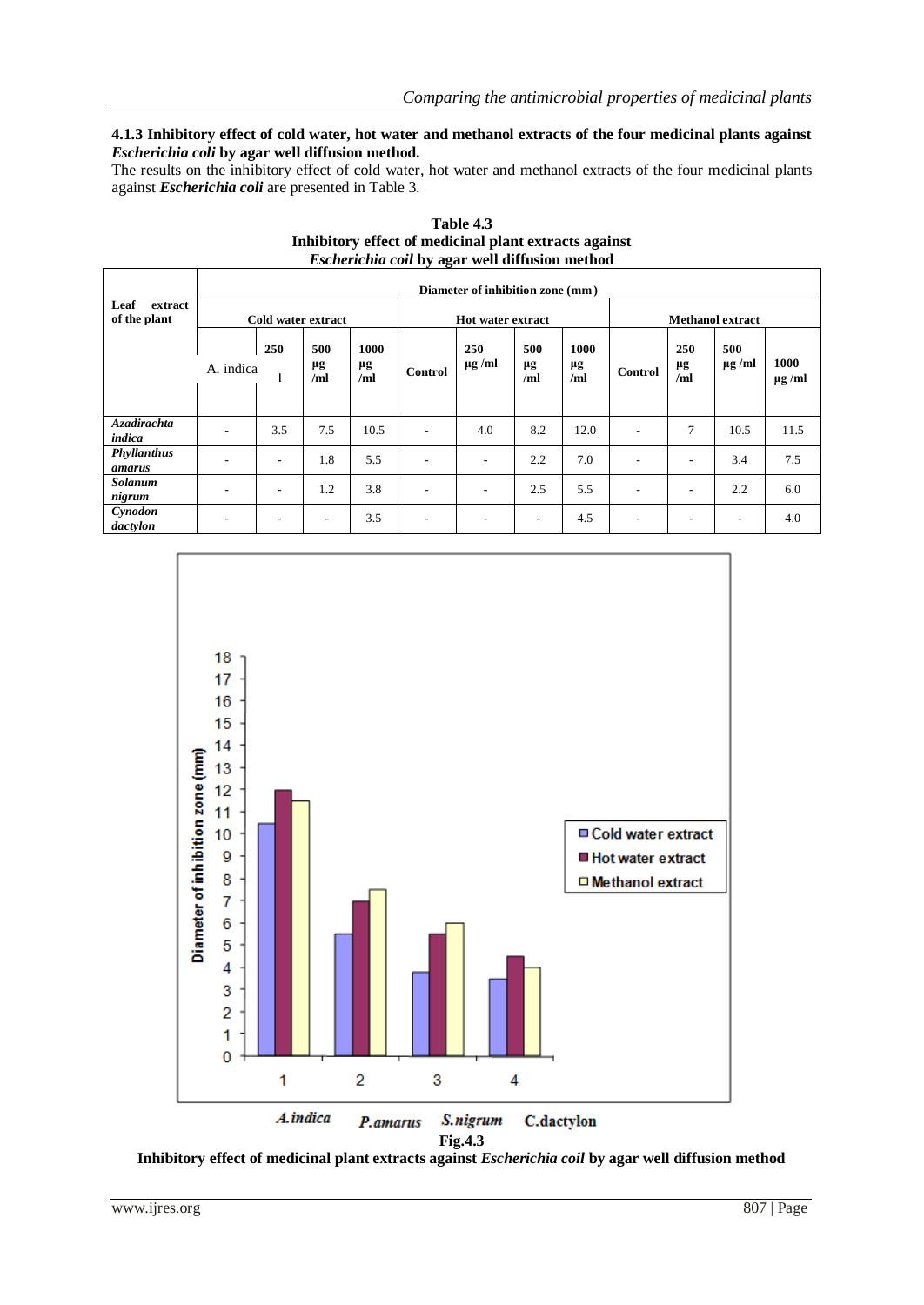The four medicinal plants recorded inhibitory activity against *Escherichia coli* in different concentration was compared with the control. The inhibitory effect increased with increase in the concentration of the extracts. Methanol extracts recorded more inhibitory effect than hot water and cold water extracts.

The cold water extract at 1000μg/ml of *Azadirachta indica* recorded the diameter of inhibition zone (10.5 mm), followed by *Phyllanthus amarus* (5.5 mm), *Solanum nigrum* (3.8 mm) and *Cynodon dactylon* (3.5 mm) against the test pathogens of *Escherichia coli.*

The hot water extract at 1000μg/ml of *Azadirachta indica* recorded the diameter of inhibition zone (12.0 mm), followed by *Phyllanthus amarus* (7.0 mm), *Solanum nigrum* (5.5 mm) and *Cynodon dactylon* (4.5 mm) against the test pathogens of *Escherichia coli.*

The methanol water extract at 1000μg/ml of *Azadirachta indica* recorded the diameter of inhibition zone (11.5 mm), followed by *Phyllanthus amarus* (7.5 mm), *Solanum nigrum* (6.0 mm) and *Cynodon dactylon* (4.0 mm) against the test pathogens of *Escherichia coli.*

#### **4.2.1 Inhibitory effect of cold water, hot water and methanol extracts of the four medicinal plants against**  *Staphylococcus aureus* **by paper disc assay method.**

The results of the inhibitory effect of cold water, hot water and methanol extracts of the four medicinal plants against *Staphylococcus aureus* are present in Table 4. plate. 7.

The four medicinal plants *viz., Azadirachta indica, Phyllanthus amarus, Solanum nigrum* and *Cynodon dactylon* recorded inhibitory activity against *Staphylococcus aureus* in different concentration was compared with the control. The inhibitory effect increased with increase in the concentration of the extracts. Methanol extracts recorded more inhibitory effect than hot water and cold water extracts.

|                              |                    | Diameter of inhibition zone (mm) |                   |                    |                          |                   |                   |                    |                         |                   |                   |                    |  |  |
|------------------------------|--------------------|----------------------------------|-------------------|--------------------|--------------------------|-------------------|-------------------|--------------------|-------------------------|-------------------|-------------------|--------------------|--|--|
| Leaf extract of<br>the plant | Cold water extract |                                  |                   |                    | Hot water extract        |                   |                   |                    | <b>Methanol extract</b> |                   |                   |                    |  |  |
|                              | Control            | 250<br>$\mu$ g/ml                | 500<br>$\mu$ g/ml | 1000<br>$\mu$ g/ml | <b>Control</b>           | 250<br>$\mu$ g/ml | 500<br>$\mu$ g/ml | 1000<br>$\mu$ g/ml | Control                 | 250<br>$\mu$ g/ml | 500<br>$\mu$ g/ml | 1000<br>$\mu$ g/ml |  |  |
| <b>Azadirachta</b><br>indica | ÷                  | 4.9                              | 9.8               | 11.0               | $\overline{\phantom{a}}$ | 6.3               | 10.8              | 13.0               | ٠                       | 9.0               | 13.2              | 18.0               |  |  |
| <b>Phyllanthus</b><br>amarus | ۰                  | $\overline{\phantom{a}}$         | 5.9               | 7.8                | ٠                        | 4.1               | 5.8               | 8.0                | ٠                       | 7.0               | 9.8               | 13.0               |  |  |
| Solanum nigrum               | ÷                  | 2.1                              | 4.9               | 6.7                | ٠                        | 4.0               | 5.2               | 7.8                | $\sim$                  | 6.8               | 8.5               | 11.0               |  |  |
| Cynodon<br>dactylon          |                    | 2.0                              | 3.8               | 5.8                | ٠                        | 2.1               | 4.2               | 6.8                | ٠                       | 6.0               | 8.0               | 10.5               |  |  |

**Table 4.4 Inhibitory effect of medicinal plant extracts against** *staphylococcus aureus* **by paper disc assay method**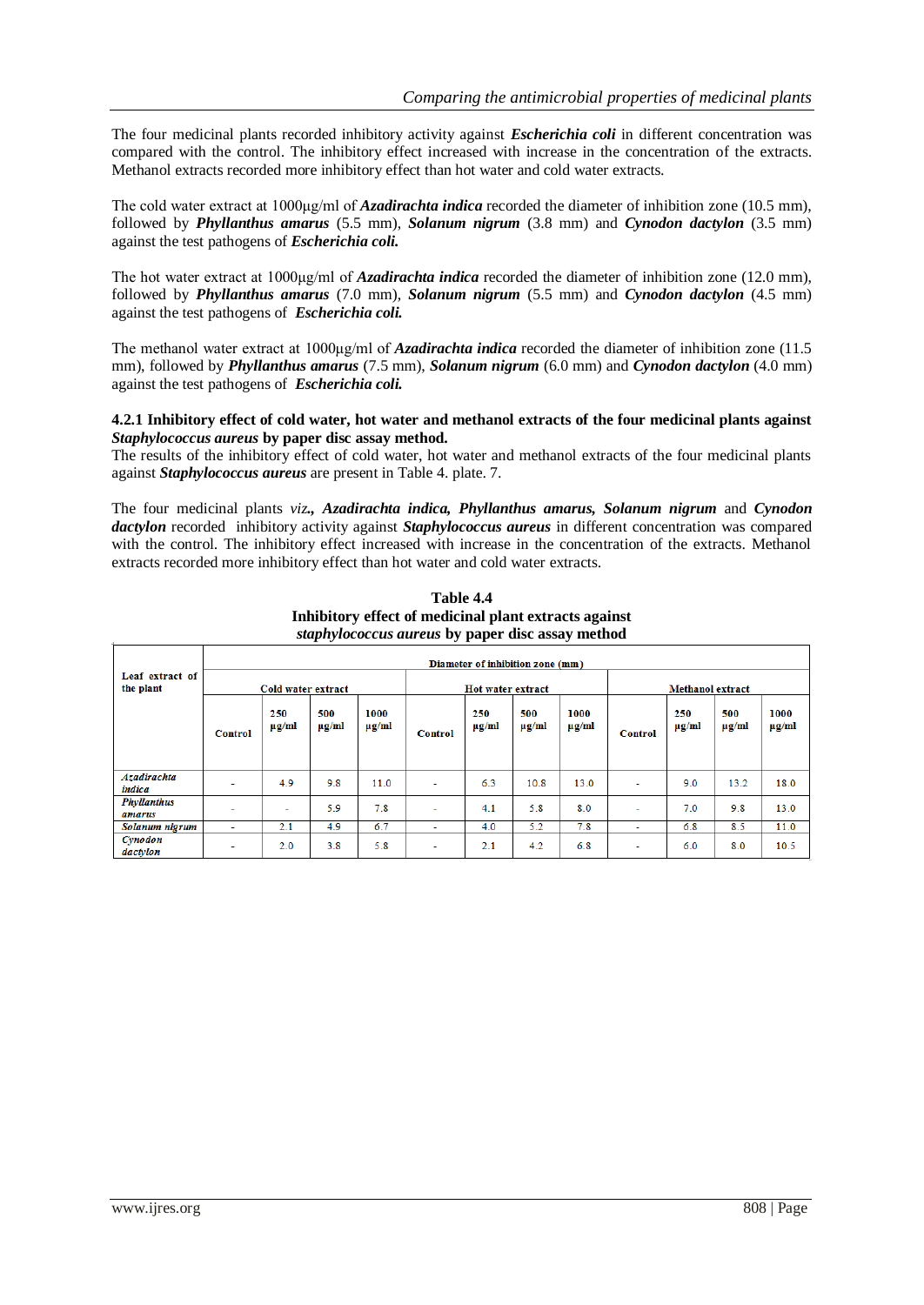

## *A.indica P.amarus S.nigrum C.dactylon*

### **Fig. 4.4**

#### **Inhibitory effect of medicinal plant extracts against** *staphylococcus aureus* **by paper disc assay method**

The cold water extract at 1000μg/ml of *Azadirachta indica* recorded the diameter of inhibition zone (11.0 mm), followed by *Phyllanthus amarus* (7.8 mm), *Solanum nigrum* (6.7 mm) and *Cynodon dactylon* (5.8 mm) against the test pathogens of *Staphylococcus aureus.*

The hot water extract at 1000μg/ml of *Azadirachta indica* recorded the diameter of inhibition zone (13.0 mm), followed by *Phyllanthus amarus* (8.0 mm), *Solanum nigrum* (7.8 mm) and *Cynodon dactylon* (6.8 mm) against the test pathogens of *Staphylococcus aureus.*

The methanol water extract at 1000μg/ml of *Azadirachta indica* recorded the diameter of inhibition zone (18.0 mm), followed by *Phyllanthus amarus* (13.0 mm), *Solanum nigrum* (11.0 mm) and *Cynodon dactylon* (10.5mm) against the test pathogens of *Staphylococcus aureus.*

#### **4.2.2 Inhibitory effect of cold water, hot water and methanol extracts of the four medicinal plants against**  *Pseudomonas aerugionsa* **by paper disc assay method.**

The results of the inhibitory effect of cold water, hot water and methanol extracts of the four medicinal plants against *Pseudomonas aerugionsa* are present in Table 5. plate.8.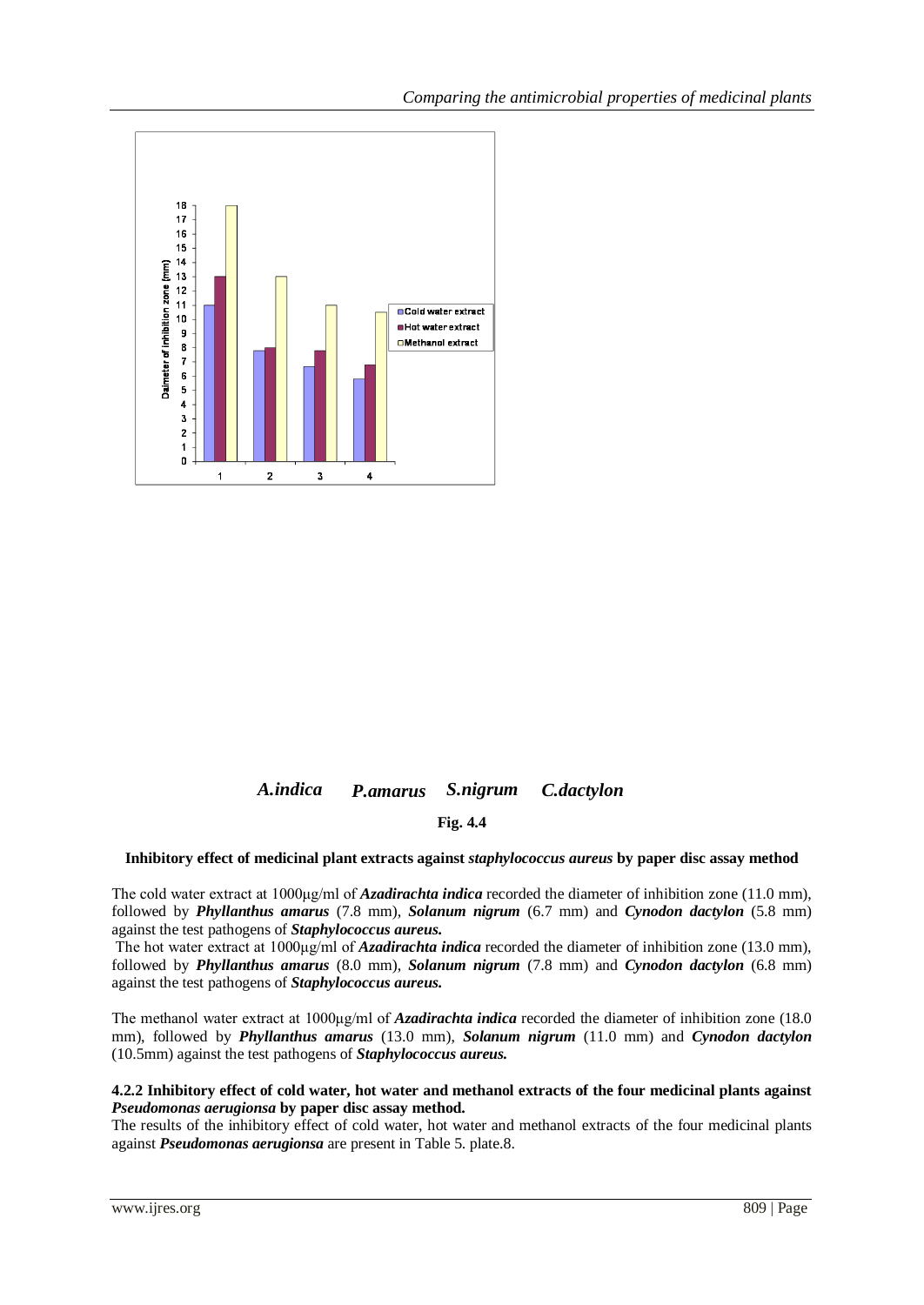| Table 4.5                                                                                                      |  |
|----------------------------------------------------------------------------------------------------------------|--|
| Inhibitory effect of medicinal plant extracts against <i>Pseudomonas aeruginosa</i> by paper disc assay method |  |

|                              | Diameter of inhibition zone (mm) |                                                                                                                   |     |                    |                              |                          |                   |                    |   |                         |     |      |  |  |  |  |  |
|------------------------------|----------------------------------|-------------------------------------------------------------------------------------------------------------------|-----|--------------------|------------------------------|--------------------------|-------------------|--------------------|---|-------------------------|-----|------|--|--|--|--|--|
| Leaf extract of<br>the plant |                                  | Cold water extract                                                                                                |     |                    |                              | <b>Hot water extract</b> |                   |                    |   | <b>Methanol extract</b> |     |      |  |  |  |  |  |
|                              | Control                          | 250<br>250<br>500<br>500<br>1000<br>Control<br>$\mu$ g/ml<br>$\mu$ g/ml<br>$\mu$ g/ml<br>$\mu$ g/ml<br>$\mu$ g/ml |     | 1000<br>$\mu$ g/ml | 250<br>Control<br>$\mu$ g/ml |                          | 500<br>$\mu$ g/ml | 1000<br>$\mu$ g/ml |   |                         |     |      |  |  |  |  |  |
| <b>Azadirachta</b><br>indica | $\overline{\phantom{a}}$         | 1.7                                                                                                               | 2.8 | 6.5                | $\overline{\phantom{a}}$     | 1.5                      | 4.0               | 7.0                |   | 6.1                     | 9.0 | 12.0 |  |  |  |  |  |
| Phyllanthus<br>amarus        | $\overline{\phantom{a}}$         | $\overline{\phantom{a}}$                                                                                          | 2.0 | 4.0                | -                            | 1.0                      | 3.2               | 6.8                | ۰ | 4.3                     | 7.0 | 10.0 |  |  |  |  |  |
| <b>Solanum</b><br>nigrum     | $\overline{\phantom{a}}$         | -                                                                                                                 | 0.7 | 2.0                | $\overline{\phantom{a}}$     | ٠                        | 1.8               | 5.0                | ٠ | 3.0                     | 6.4 | 9.0  |  |  |  |  |  |
| Cynodon<br>dactylon          | -                                | -                                                                                                                 | 0.2 | 1.5                | $\overline{\phantom{a}}$     | -                        | 1.1               | 3.2                | ٠ | ۰                       | 2.3 | 4.0  |  |  |  |  |  |



*A.indica P.amarus S.nigrum C.dactylon*

**Fig. 4.5**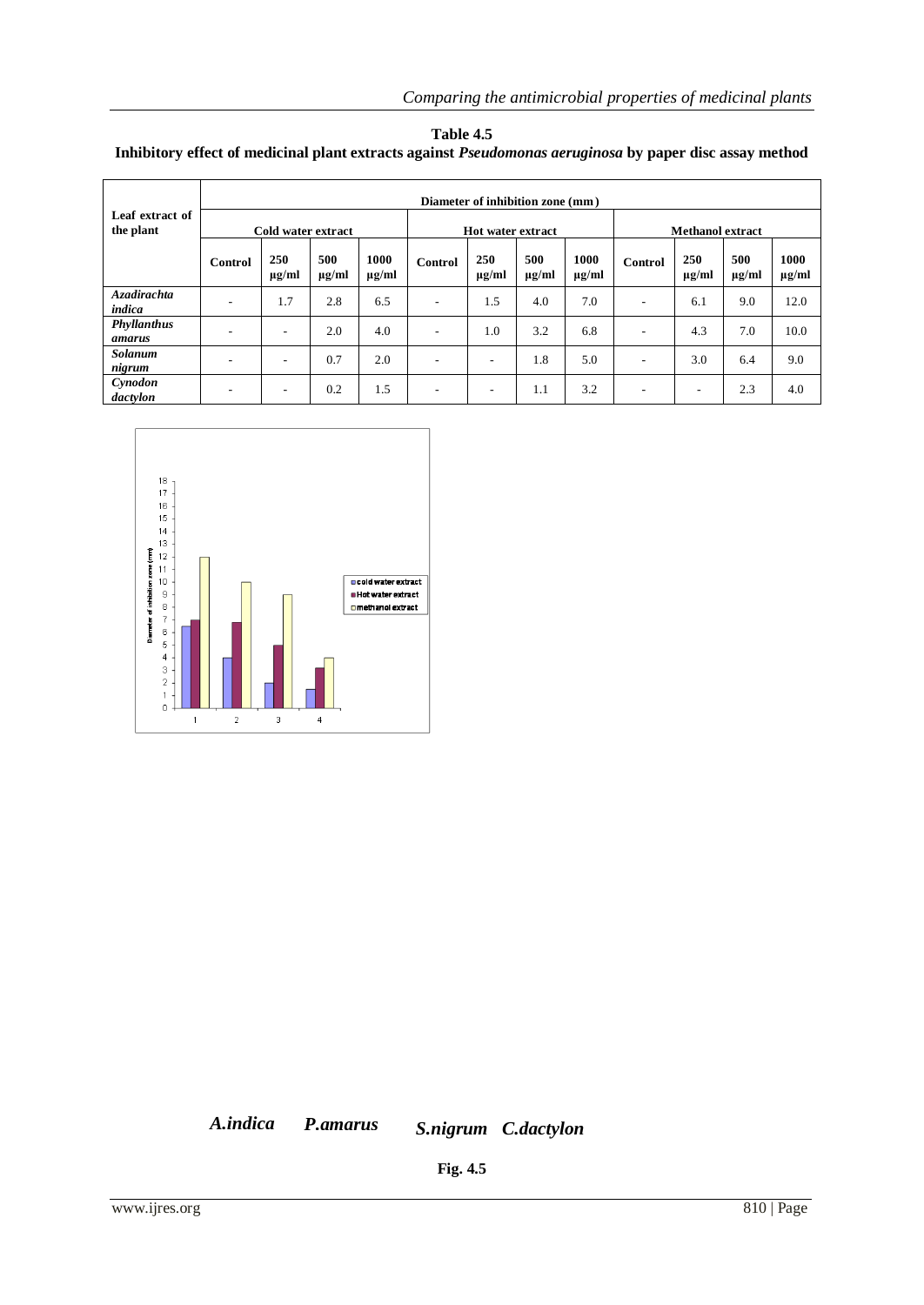**Inhibitory effect of medicinal plant extracts against** *Pseudomonas aeruginosa* **by paper disc assay method** S

The four medicinal plants *viz., Azadirachta indica*, *Phyllanthus amarus,* Solanum nigrum and *Cynodon dactylon* recorded inhibitory activity against *Pseudomonas aerugionsa* in different concentration was compared with the control. The inhibitory effect increased with increase in the concentration of the extracts. Methanol extracts recorded more inhibitory effect than hot water and cold water extracts.

The cold water extract at 1000μg/ml of *Azadirachta indica* recorded the diameter of inhibition zone (6.5 mm), followed by *Phyllanthus amarus* (4.0 mm), *Solanum nigrum* (2.0 mm) and *Cynodon dactylon* (1.5 mm) against the test pathogens of *Pseudomonas aerugionsa.*

The hot water extract at 1000μg/ml of *Azadirachta indica* recorded the diameter of inhibition zone (7.0 mm), followed by *Phyllanthus amarus* (6.8 mm), *Solanum nigrum* (5.0 mm) and *Cynodon dactylon* (3.2 mm) against the test pathogens of *Pseudomonas aerugionsa.* 

The methanol water extract at 1000μg/ml of *Azadirachta indica* recorded the diameter of inhibition zone (12.0 mm), followed by *Phyllanthus amarus* (10.0 mm), *Solanum nigrum* (9.0 mm) and *Cynodon dactylon* (4.0 mm) against the test pathogens of *Pseudomonas aerugionsa.*

**4.2.3 Inhibitory effect of cold water, hot water and methanol extracts of the four medicinal plants against** *Escherichia coli* **by paper disc assay method.**

The results of the inhibitory effect of cold water, hot water and methanol extracts of the four medicinal plants against *Escherichia coli* are present in Table 6.plate.9.

The four medicinal plants *viz., Azadirachta indica, Phyllanthus amarus, Solanum nigrum* and *Cynodon dactylon* recorded inhibitory activity against *Escherichia coli* in different concentration was compared with the control. The inhibitory effect increased with increase in the concentration of the extracts. Methanol extracts recorded more inhibitory effect than hot water and cold water extracts.

|                              |         |                          |                   |                    |                          | Diameter of inhibition zone (mm) |                   |                    |                         |                          |                   |                    |  |  |  |  |  |  |  |  |
|------------------------------|---------|--------------------------|-------------------|--------------------|--------------------------|----------------------------------|-------------------|--------------------|-------------------------|--------------------------|-------------------|--------------------|--|--|--|--|--|--|--|--|
| Leaf extract of              |         | Cold water extract       |                   |                    |                          | <b>Hot water extract</b>         |                   |                    | <b>Methanol extract</b> |                          |                   |                    |  |  |  |  |  |  |  |  |
| the plant                    | Control | <b>250</b><br>$\mu$ g/ml | 500<br>$\mu$ g/ml | 1000<br>$\mu$ g/ml | Control                  | 250<br>$\mu$ g/ml                | 500<br>$\mu$ g/ml | 1000<br>$\mu$ g/ml | Control                 | 250<br>$\mu$ g/ml        | 500<br>$\mu$ g/ml | 1000<br>$\mu$ g/ml |  |  |  |  |  |  |  |  |
| <b>Azadirachta</b><br>indica |         | 0.5                      | 1.2               | 5.0                | $\overline{\phantom{a}}$ | 1.8                              | 4.0               | 9.8                |                         | 4.0                      | 9.0               | 11.0               |  |  |  |  |  |  |  |  |
| Phyllanthus<br>amarus        |         |                          | 2.0               | 4.5                | ٠                        |                                  | 2.6               | 5.8                |                         | 2.0                      | 3.8               | 6.2                |  |  |  |  |  |  |  |  |
| <b>Solanum</b><br>nigrum     |         |                          | ۰                 | 2.2                | $\overline{\phantom{a}}$ | $\overline{\phantom{a}}$         | ۰                 | 3.8                |                         | $\overline{\phantom{a}}$ | 0.2               | 4.0                |  |  |  |  |  |  |  |  |
| Cynodon<br>dactylon          |         |                          | ۰                 | 1.0                | ٠.                       |                                  |                   | 2.5                |                         | ٠                        |                   | 3.2                |  |  |  |  |  |  |  |  |

#### **Table 4.6 Inhibitory effect of medicinal plant extracts against** *Escherichia coli* **by paper disc assay method**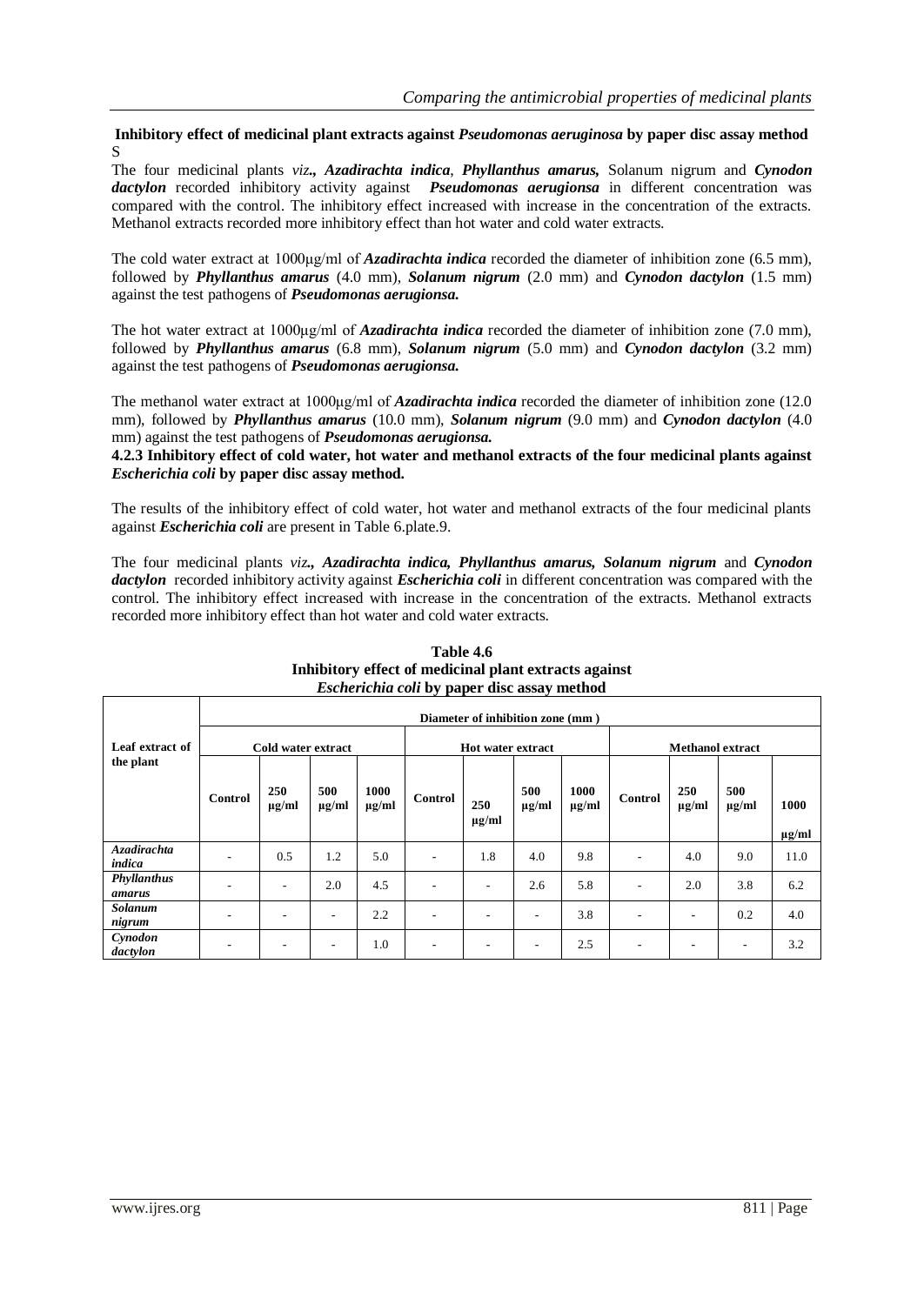

#### *A.indica P.amarus S.nigrum C.dactylon*

**Fig. 4.6**

#### **Inhibitory effect of medicinal plant extracts against** *Escherichia coli* **by paper disc assay method**

The cold water extract at 1000μg/ml of *Azadirachta indica* recorded the diameter of inhibition zone (5.0 mm), followed by *Phyllanthus amarus* (4.5 mm), *Solanum nigrum* (2.2 mm) and *Cynodon dactylon* (1.0 mm) against the test pathogens of *Escherichia coli.*

The hot water extract at 1000μg/ml of *Azadirachta indica* recorded the diameter of inhibition zone (9.8 mm), followed by *Phyllanthus amarus* (5.8 mm), *Solanum nigrum* (3.8 mm) and *Cynodon dactylon* (2.5 mm) against the test pathogens of *Escherichia coli.*

The methanol water extract at 1000μg/ml of *Azadirachta indica* recorded the diameter of inhibition zone (11.0 mm), followed by *Phyllanthus amarus* (6.2 mm), *Solanum nigrum* (4.0 mm) and *Cynodon dactylon* (3.2 mm) against the test pathogens of *Escherichia coli.*

#### **4.3.1 Inhibitory effect of cold water, hot water and methanol extracts of the four medicinal plants against**  *Staphylococcus aureus* **by tube dilution method.**

The results of the inhibitory effect of cold water, hot water and methanol extracts of four medicinal plant against *Staphylococcus aureus* are presented in Table 7.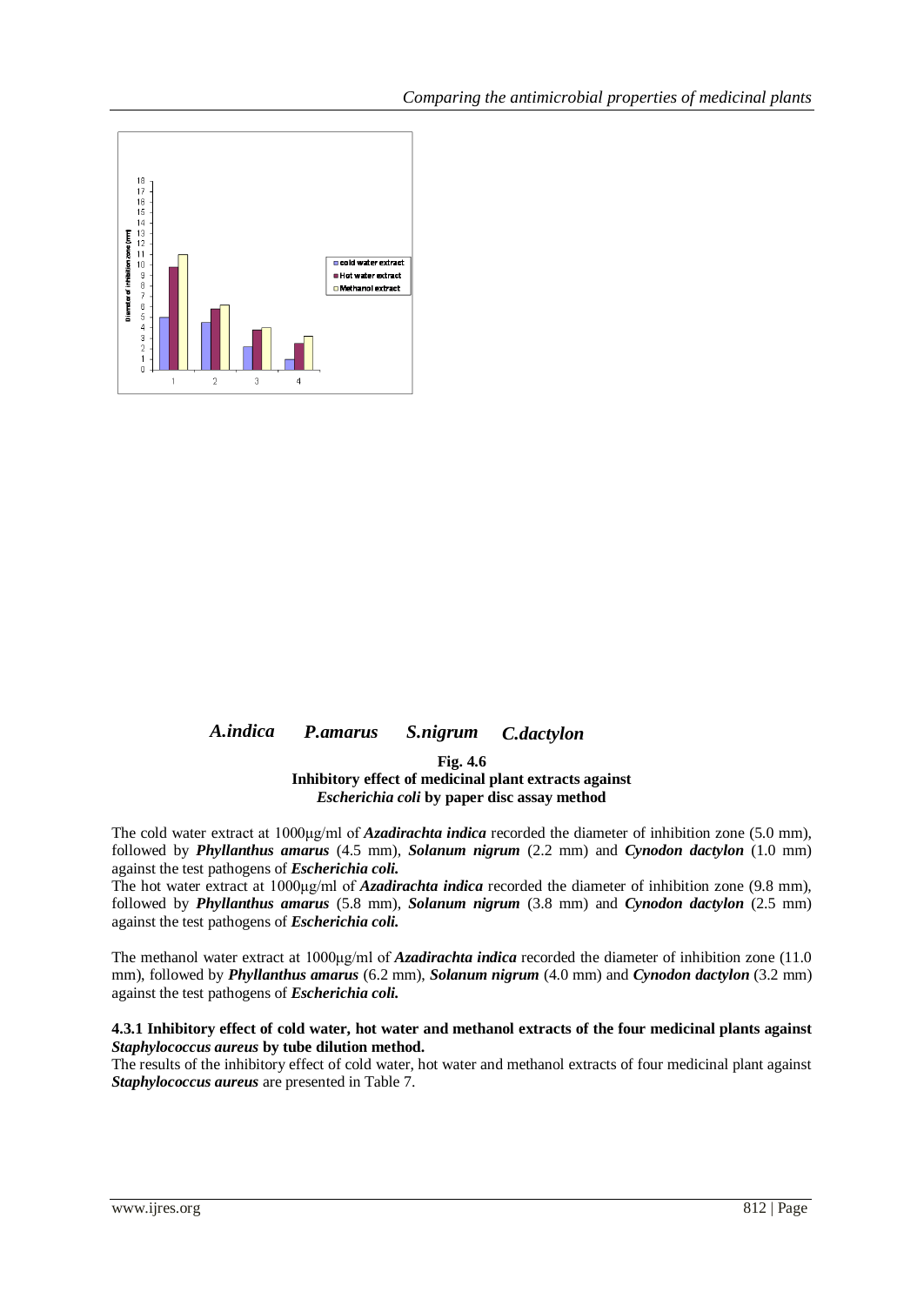|                                    |         | Minimal inhibitory concentration |                    |                          |                          |         |                   |                          |                          |                          |         |                   |                          |                          |                    |  |  |  |
|------------------------------------|---------|----------------------------------|--------------------|--------------------------|--------------------------|---------|-------------------|--------------------------|--------------------------|--------------------------|---------|-------------------|--------------------------|--------------------------|--------------------|--|--|--|
| Leaf<br>of<br>extract<br>the plant |         |                                  | Cold water extract |                          |                          |         |                   | <b>Hot water extract</b> |                          |                          |         |                   | <b>Methanol extract</b>  |                          |                    |  |  |  |
|                                    | Control | 125<br>$\mu$ g/ml                | 250<br>$\mu$ g/ml  | 500<br>$\mu$ g/ml        | 1000<br>$\mu$ g/ml       | Control | 125<br>$\mu$ g/ml | 250<br>$\mu$ g/ml        | 500<br>$\mu$ g/ml        | 1000<br>$\mu$ g/ml       | Control | 125<br>$\mu$ g/ml | 250<br>$\mu$ g/ml        | 500<br>$\mu$ g/ml        | 1000<br>$\mu$ g/ml |  |  |  |
| <b>Azadirachta</b><br>indica       | $+$     | $+$                              | $+$                | $\overline{\phantom{a}}$ | $\overline{\phantom{a}}$ | $^{+}$  | $+$               | ۰                        | $\overline{\phantom{a}}$ | ٠                        | $^{+}$  | ۰                 | -                        | $\overline{\phantom{a}}$ |                    |  |  |  |
| Phyllanthus<br>amarus              | $+$     | $+$                              | $+$                | $+$                      | $\overline{\phantom{a}}$ | $+$     | $+$               | $+$                      | $\overline{\phantom{0}}$ | $\overline{\phantom{a}}$ | $+$     | $+$               | $\overline{\phantom{a}}$ | ٠                        |                    |  |  |  |
| Solanum<br>nigrum                  | $+$     | $+$                              | $+$                | $+$                      | $+$                      | $+$     | $+$               | $+$                      | $+$                      | $\overline{\phantom{a}}$ | $+$     | $^{+}$            | $+$                      | ۰                        |                    |  |  |  |
| Cynodon<br>dactylon                | $+$     | $+$                              | $+$                | $+$                      | $+$                      | $+$     | $+$               | $+$                      | $+$                      | $^{+}$                   | $+$     | $+$               | $+$                      | $^{+}$                   |                    |  |  |  |

#### **Table 4.7 Inhibitory effect of medicinal plant extracts against** *Staphylococcus aureus* **by tube dilution method**

Growth + No Growth -

The four medicinal plants *viz., Azadirachta indica, phyllanthus amarus, Solanum nigrum* and *Cynodon dactylon* recorded inhibitory activity against *Staphylococcus aureus* in different concentration was compared with the control.

The minimal inhibitory concentration *Azadirachta indica* for *Staphylococcus aureus* was 500μg/ml for cold water extract, 250 μg/ml for hot water extract and 125μg/ml for methanol extract.

The minimal inhibitory concentration *Phyllanthus amarus* for *Staphylococcus aureus* was 1000μg/ml for cold water extract, 500 μg/ml for hot water extract and 250μg/ml for methanol extract.

The *Solanum nigurm* plant extract could not inhibit *Staphylococcus aureus* in cold water extract at all concentration tested (125-1000 μg/ml). The minimal inhibitory concentration of *Solanum nigrum* for *Staphylococcus aureus* was 1000 μg/ml for hot water extract, 500 μg/ml for methanol extract.

The *Cynodon dactylon* plant extract could not inhibit *Staphylococus aureus in* cold water and hot water extracts al all concentration tested

(125-1000 μg/ml). The minimal inhibitory concentration of *Cynodon dactylon* for *Staphylococus aureus* was 1000 μg/ml for methanol extract.

#### **4.3.2 Inhibitory effect of cold water, hot water and methanol extracts of the four medicinal plants against**  *Pseudomonas aeruginosa* **by tube dilution method.**

The results of the inhibitory effect of cold water, hot water and methanol extracts of four medicinal plant against *Pseudomonas aeruginosa* are presented in Table 8.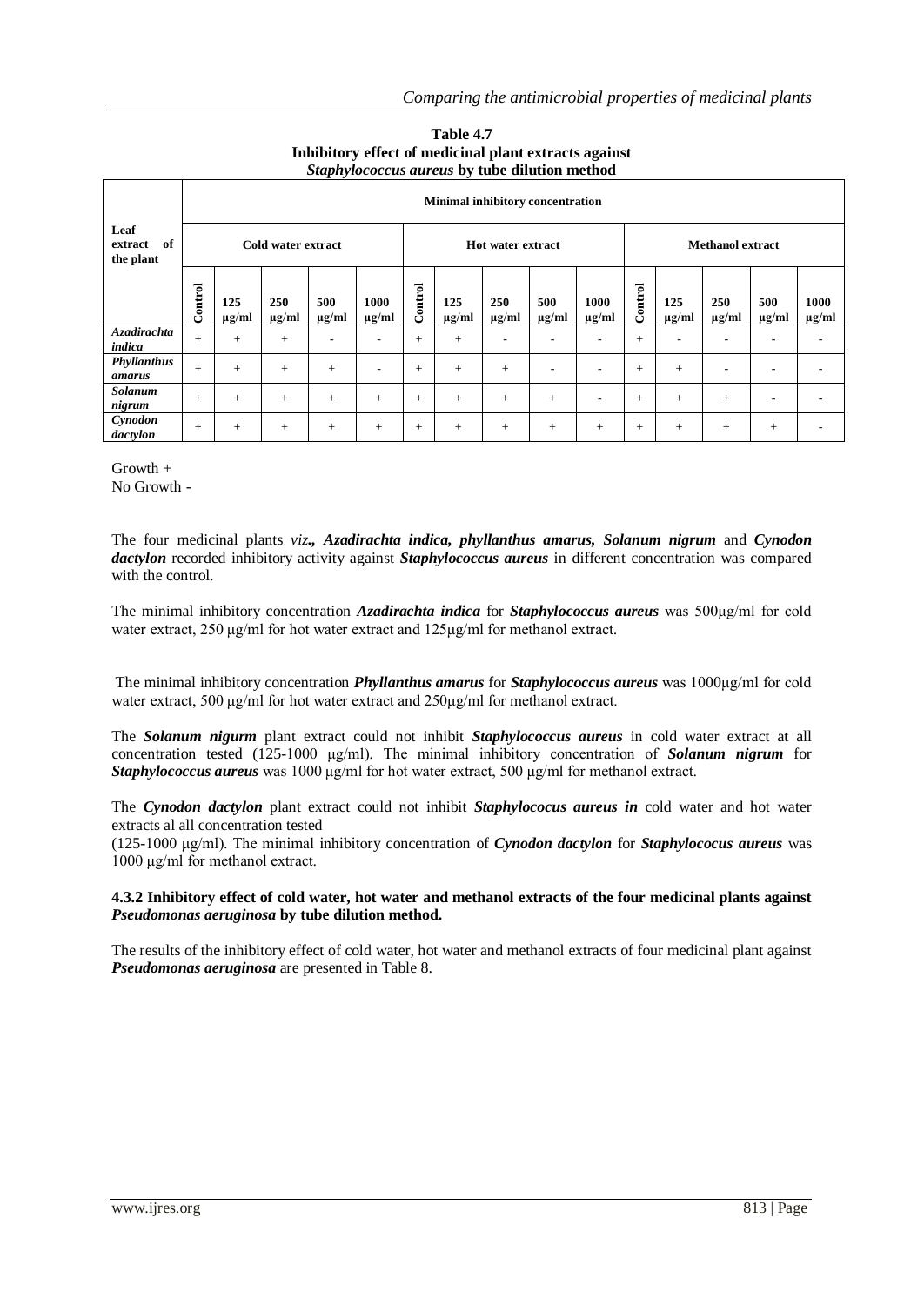| Leaf                       |         |                   |                   |                    | $\sim$ seniomonies we againsed by vase american increase |         |                   |                   | <b>Minimal inhibitory concentration</b> |                          |                                                                                                                                                                                                                              |     |     |     |     |
|----------------------------|---------|-------------------|-------------------|--------------------|----------------------------------------------------------|---------|-------------------|-------------------|-----------------------------------------|--------------------------|------------------------------------------------------------------------------------------------------------------------------------------------------------------------------------------------------------------------------|-----|-----|-----|-----|
| of<br>extract<br>the plant |         |                   |                   | Cold water extract |                                                          |         |                   |                   | <b>Hot water extract</b>                |                          | <b>Methanol extract</b><br>Control<br>125<br>250<br>500<br>1000<br>$\mu$ g/ml<br>$\mu$ g/ml<br>$\mu$ g/ml<br>$\mu$ g/ml<br>$+$<br>$+$<br>۰<br>$\overline{\phantom{0}}$<br>$+$<br>$+$<br>$+$<br>٠<br>$+$<br>$+$<br>$+$<br>$+$ |     |     |     |     |
|                            | Control | 125<br>$\mu$ g/ml | 250<br>$\mu$ g/ml | 500<br>$\mu$ g/ml  | 1000<br>$\mu$ g/ml                                       | Control | 125<br>$\mu$ g/ml | 250<br>$\mu$ g/ml | 500<br>$\mu$ g/ml                       | 1000<br>$\mu$ g/ml       |                                                                                                                                                                                                                              |     |     |     |     |
| Azadirachta<br>indica      | $^{+}$  | $+$               | $+$               | $+$                | ٠                                                        | $+$     | $+$               | $+$               | $\overline{\phantom{a}}$                | $\overline{\phantom{a}}$ |                                                                                                                                                                                                                              |     |     |     |     |
| Phyllanthus<br>amarus      | $+$     | $+$               | $+$               | $+$                | $+$                                                      | $+$     | $+$               | $+$               | $+$                                     | $\overline{\phantom{a}}$ |                                                                                                                                                                                                                              |     |     |     |     |
| Solanum<br>nigrum          | $+$     | $+$               | $+$               | $+$                | $+$                                                      | $+$     | $+$               | $+$               | $+$                                     | $\overline{\phantom{a}}$ |                                                                                                                                                                                                                              |     |     |     |     |
| Cynodon<br>dactylon        | $+$     | $+$               | $+$               | $+$                | $+$                                                      | $+$     | $+$               | $+$               | $+$                                     | $+$                      | $+$                                                                                                                                                                                                                          | $+$ | $+$ | $+$ | $+$ |

#### **Table 4.8 Inhibitory effect of medicinal plant extracts against** *Pseudomonas aeruginosa* **by tube dilution method**

The four medicinal plants *viz., Azadirachta indica, Phyllanthus amarus, Solanum nigrum* and *Cynodon dactylon* recorded inhibitory activity against *Pseudomonas aeruginosa* in different concentration was compared with the control.

The minimal inhibitory concentration *Azadirachta indica* for *Pseudomonas aeruginosa* was 1000μg/ml for cold water extract, 500 μg/ml for hot water extract and 250μg/ml for methanol extract.

The phyllanthus amarus plant extract could not inhibit *Peseudomonas aeruginosa* in cold water extract at all concentration tested (125-1000 μg/ml). The minimal inhibitory concentration of *Phyllanthus amarus* for *Peseudomonas aeruginosa* was 1000μg/ml hot water extract and 500 μg/ml for methanol extract.

The *Solanum nigrum* plant extract could not inhibit *Peseudomonas aeruginosa* in cold water extract and hot water extracts at all concentration tested (125-1000 μg/ml). The minimal inhibitory concentration of *Solanum nigrum* for *Peseudomonas aeruginosa* was 1000 μg/ml for methanol extract.

The *Cynodon dactylon* plnat extract could not inhibit *Peseudomonas aeruginosa* in cold water, hot water and methanol extracts at all concentration tested (125-1000 μg/ml).

#### **4.3.3 Inhibitory effect of cold water, hot water and methanol extracts of the four medicinal plants against**  *Escherichia coli* **by Tube dilution method.**

The results of the inhibitory effect of cold water, hot water and methanol extracts of four medicinal plant against *Escherichia coli* are presented in Table 9.

The four medicinal plants *viz., Azadirachta infica, Phyllanthus amarus,* Solanum nigrum and *Cynodon dactylon* recorded inhibitory activity against *Escherichia coli* in different concentration was compared with the control.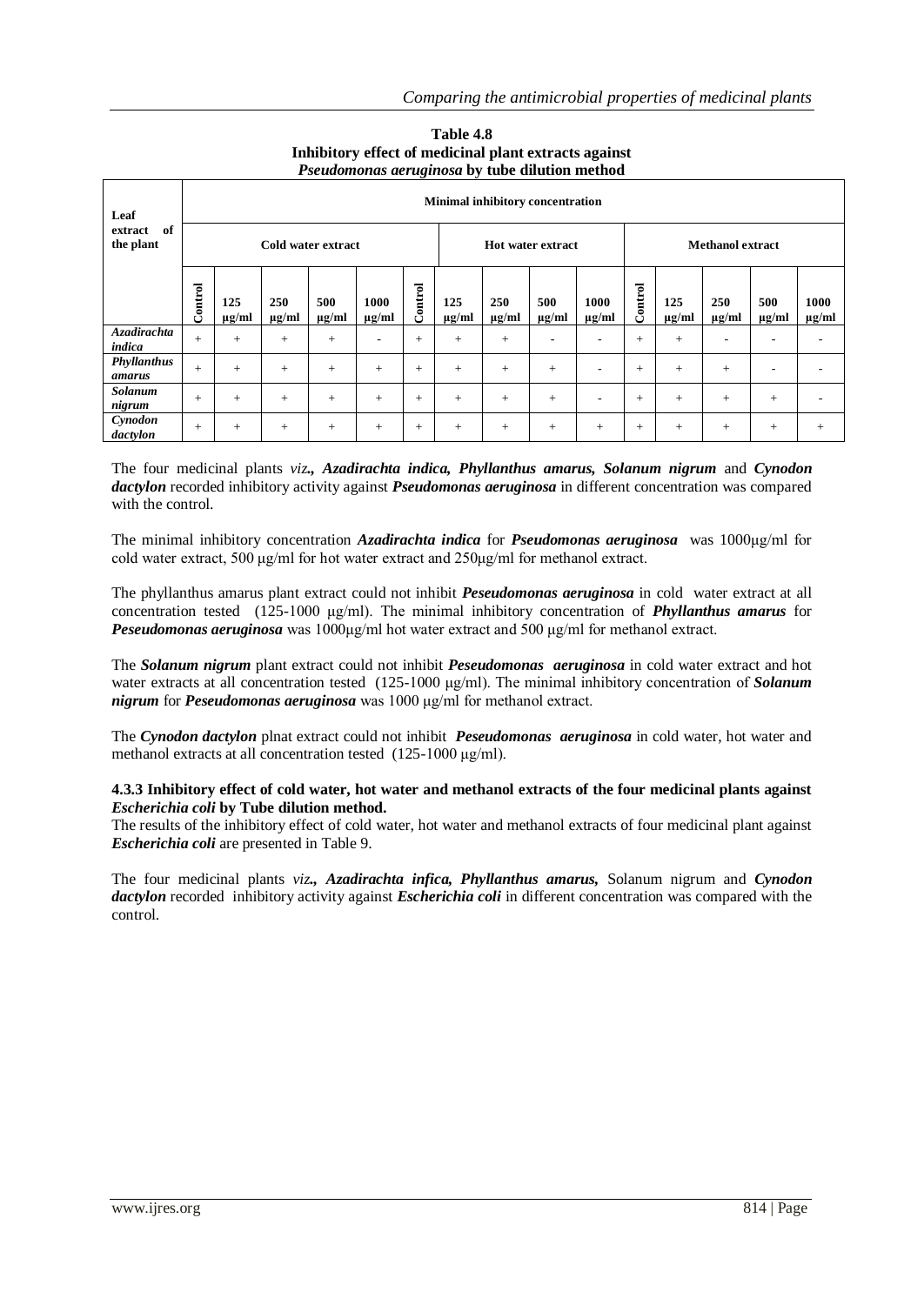|                            |                                         |                   |                    | Thumbled y client of incurring plant extracts against <i>escherich</i> ia con "by tube unufon inclified |                    |         |                   |                   |                   |                    |         |                   |                         |                   |                    |  |
|----------------------------|-----------------------------------------|-------------------|--------------------|---------------------------------------------------------------------------------------------------------|--------------------|---------|-------------------|-------------------|-------------------|--------------------|---------|-------------------|-------------------------|-------------------|--------------------|--|
| Leaf                       | <b>Minimal inhibitory concentration</b> |                   |                    |                                                                                                         |                    |         |                   |                   |                   |                    |         |                   |                         |                   |                    |  |
| of<br>extract<br>the plant |                                         |                   | Cold water extract |                                                                                                         |                    |         |                   | Hot water extract |                   |                    |         |                   | <b>Methanol extract</b> |                   |                    |  |
|                            |                                         |                   |                    |                                                                                                         |                    |         |                   |                   |                   |                    |         |                   |                         |                   |                    |  |
|                            | Control                                 | 125<br>$\mu$ g/ml | 250<br>$\mu$ g/ml  | 500<br>$\mu$ g/ml                                                                                       | 1000<br>$\mu$ g/ml | Control | 125<br>$\mu$ g/ml | 250<br>$\mu$ g/ml | 500<br>$\mu$ g/ml | 1000<br>$\mu$ g/ml | Control | 125<br>$\mu$ g/ml | 250<br>$\mu$ g/ml       | 500<br>$\mu$ g/ml | 1000<br>$\mu$ g/ml |  |
| Azadirachta<br>indica      | $+$                                     | $+$               | $+$                | $+$                                                                                                     | $+$                | $+$     | $+$               | $+$               | $+$               |                    | $+$     | $+$               | $+$                     |                   |                    |  |
| Phyllanthus<br>amarus      | $+$                                     | $+$               | $+$                | $+$                                                                                                     | $+$                | $+$     | $+$               | $+$               | $+$               | $+$                | $+$     | $+$               | $+$                     | $+$               |                    |  |
| Solanum<br>nigrum          | $+$                                     | $+$               | $^{+}$             | $+$                                                                                                     | $+$                | $+$     | $+$               | $+$               | $+$               | $+$                | $+$     | $+$               | $+$                     | $+$               | $+$                |  |
| Cynodon<br>dactylon        | $+$                                     | $+$               | $^{+}$             | $+$                                                                                                     | $+$                | $+$     | $+$               | $+$               | $+$               | $^{+}$             | $+$     | $+$               | $+$                     | $+$               | $+$                |  |

**Table 4.9 Inhibitory effect of medicinal plant extracts against** *Escherichia coli* **by tube dilution method**

The *Azadirachta indica* plant extract could not inhibit *Escherichia coli* in cold water extract at all concentration tested (125-1000 μg/ml). The minimal inhibitory concentration of *Azadirachta indica* for *Escherichia coli* was 1000μg/ml hot water extract and 500 μg/ml for methanol extract.

The *Phyllanthus amarus* plant extract could not inhibit *Escherichia coli* in cold water extract and hot water extract at all concentration tested (125-1000 μg/ml). The minimal inhibitory concentration of *phyllanthus amarus* for *Escherichia coli* was 1000 μg/ml for methanol extract.

The *Solanum nigrum* plant extract could not inhibit *Escherichia coli* in cold water, hot water and methanol extract at all concentration tested (125-1000 μg/ml).

The *Cynodon dactylon* plant extract could not inhibit *Escherichia coli* in cold water, hot water and methanol extracts at all concentration tested (125-1000 μg/ml).

#### **V. DISCUSSION**

Plant based drug have been in use against various diseases since time immemorial. The primitive man used herbs as therapeutic agents and medicament, which they were able to produce easily. The nature has provided abundant plant wealth for all living creatures, which possess medicinal virtues. The essential values of some plants have long been published but a large number of them remain unexplored as yet. So there is a necessity to explore their uses and to conduct pharmacognostic and pharmacological studies to ascertain their therapeutic properties (Baquar, 1989).

Antimicrobial properties of medicinal plants are being increasingly reported from different parts of the world. The world health organization estimates that plant extracts or their active constituents are used as folk medicine in traditional therapies of 80% of the worlds population. Turkish people have a tradition of using a number of plant species for the treatment of infections diseases and various ailments.

The antimicrobial activities of *Azadirachta indica, Phyllanthus amarus, Solanum nigrum, Cynodondactylon* extracts against the microorgaenisme were examined in the present study. Osadabe po *et al.* (2004) conducted a comparative study of the phytochemical and antimicrobial properties of the leaves of *Azadirachta indica, Irvingia gabonesis and Persea americana.* The results showed marked variations. The extracts from *Persea americana* and *Azadirachta indica* showed significant activity against *Staphylococcus aureus.*

The extraction of antimicrobial substance from medicinal plants was carried out by solvents, such as cold water, hot water and methanol. This conflict can be explained that the better extraction of an antimicrobial compounds from various medicinal plants may require different solvents. Since the extracts of the plant produced good inhibition zone against the test organisms. Ezcifeka *et al.* (2004) evaluated the antimicrobial effect of the ethanol and aqueous extracts of locally available plants, *Cajanuscajan Gascina kola* and *Xylopia aethiopia* on *Staphylococcus aureus, Pseudomonas aeruginosa, Escherichia coli* and *Candida albicans*. The ethanol extracts of the test plants were more effective in producing inhibition zones against the microorganisms than water extract. In the present study, methanol extract of all the plants exhibited higher activity than hot water and could water extract. This may be due to the ability of methanol solvent to extract, the antimicrobial active components effectively than hot water and cold water extract.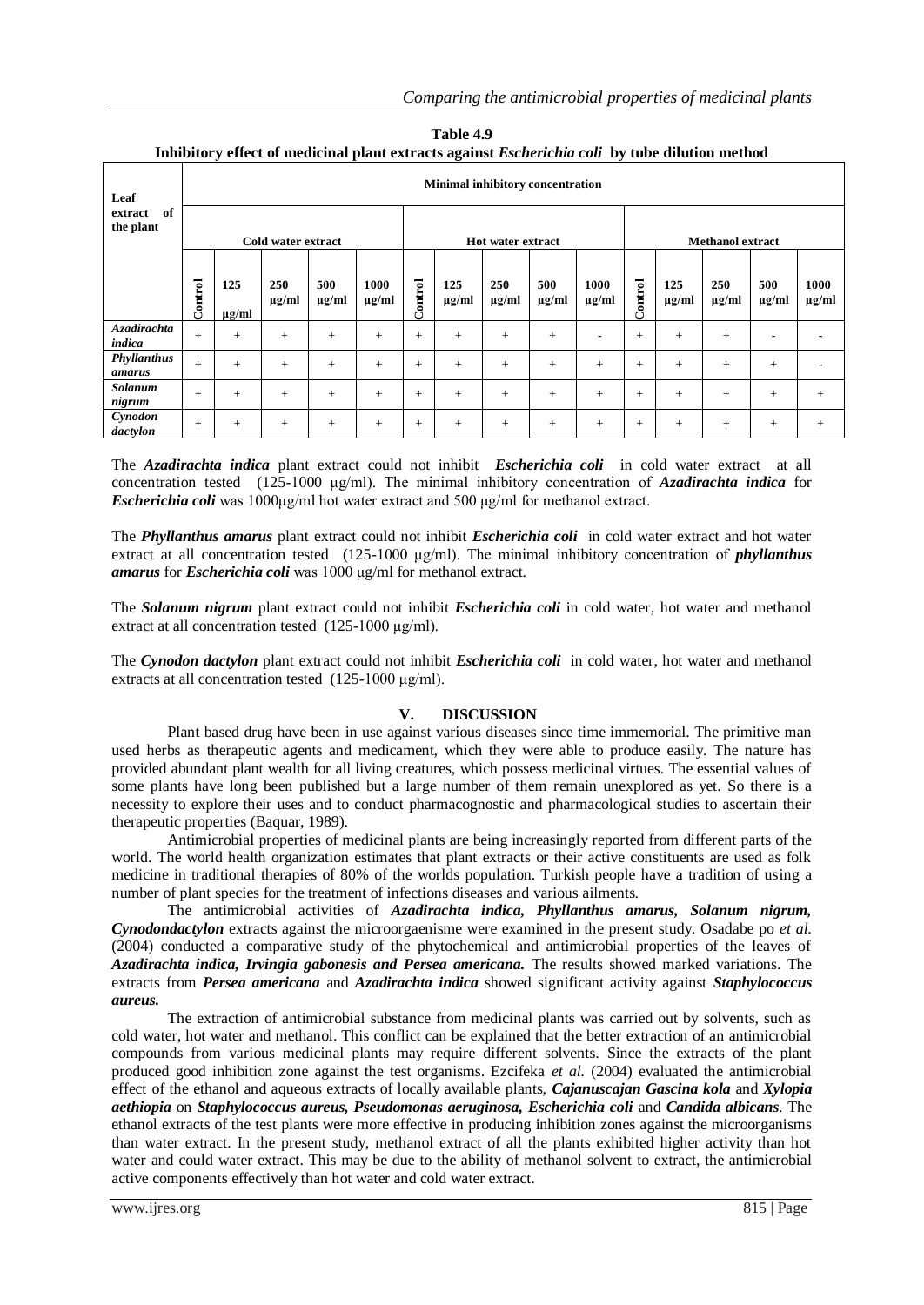In the present study *Azadirachta indica* recorded the highest diameter of inhibition zone for *Staphycococcus aureus* (15 mm), followed by *Pseudomonas aeruginosa* (14.0 mm) and *Escherichia coli* (11.5 mm) in agar well diffusion method.

The inhibition zone formed by *Phyllanthus amarus* for *Staphylococcus aureus* (9.0 mm), followed by *Pseudomonas aeruginosa* (8.0 mm) and *Escherichia coli* (7.5 mm) in agar well diffusion method.

The inhibition zone formed by *Solanum nigrum* for *Staphylococcus aureus* (6.8 mm), followed by *Pseudomonas aeruginosa* (6.5 mm) and *Escherichia coli* (6.0 mm) in agar well diffusion method.

The inhibition zone formed by *Cynodon dactylon* was the least among the four plants tested  $(4.0 - 6.0 \text{ mm})$ . Survey and screening at different medicinal herbs for antibacterial properties were carried out by various workers. Krishnakumar *et al.* (1997) screened twelve medicinal plants for their antibacterial activity of ethanol extracts of all plants showed activity against *Staphylococcus aureus* and *Escherichia coli*.

In the present study *Azadirachta indica* recorded the highest diameter of inhibition zone for *Staphylococcus aureus* (18.0 mm), followed by *Pseudomonas aeruginosa* (12.0 mm) and *Escherichia coli* (11.0 mm) in paper disc assay method.

The inhibition zone formed by *Phyllanthus amarus* for *Staphylococcus aureus* (13.0 mm), followed by *Pseudomonas aeruginosa* (10.0 mm) and *Escherichia coli* (6.2 mm) in paper disc assay method.

The inhibition zone formed by *Solanum nigrum* for *Staphylococcus aureus* (11.0 mm), followed by *Pseudomonas aeruginosa* (9.0 mm) and *Escherichia coli* (4.0 mm) in paper disc assay method.

The inhibition zone formed by *Cynodon dactylon* was the least among the four plants tested  $(3.2 - 10.5 \text{ mm})$ . Valsaraj *et al.* (1997) reported that different concentration of 80% ethanol extract of 78 plants recorded antimicrobial activity at higher concentrations. In the lowest test concentration of 1.6 mg ml $^{-1}$ , only 8 plants were active.

In the present study minimal inhibitory concentration of *Azadirachta indica* for *Staphylococcus aureus* was 125μg/ml followed by *Pseudomonas aeruginosa* (250 μg/ml) and *Escherichia coli* (500 μg/ml) in tube dilution method.

The inhibitory concentration of *Phyllanthus amarus* for *Staphylococcus aureus* was 250μg/ml followed by *Pseudomonas aeruginosa* (500 μg/ml) and *Escherichia coli* (1000 μg/ml) in tube dilution method.

The inhibitory concentration of *Solanum nigrum* for *Staphylococcus aureus* was 500μg/ml followed by *Pseudomonas aeruginosa* (1000 μg/ml). The *Solanum nigrum* plant extracts could not inhibit *Escherichia coli* at all concentration tested (125-1000μg/ml) in tube dilution method.

The *Cynodon dactylon* plant extacts could not inhibit *Pseudomonas aeruginosa* and *Escherichia coli* at all concentration tested (125-1000μg/ml) in tube dilution method. Klock *et al*. (2005) tested nine ethanol extracts of some Peruvian medicinal plants. Among the plants tested *Phyllanthus amarus* and *Terminalia Catappa* showed the most promising antibacterial properties inhibiting all of the strain tested with minimum inhibitory concentrations.

#### **VI. SUMMARY**

The present investigation on the antimicrobial activity in medicnde plants *viz*., *Azadirachta indica, Phyllanthus amarus, Solanum nigrum, Cynodon dactylon* against common bacteria is summarized here under.

Bacterial cultures of *Staphylococcus aureus, Pseudomonas aeruginosa, Escherichia coli* were obtained from Christian Medical College, Vellore for testing them against the above medicinal plant extracts.

1. Three methods were employed to find out the antimicrobial activity of *Azadirachta indica, Phyllanthus amarus, Solanum nigrum, Cynodon dactylon* plant extracts against common bacteria:

- a) Agar well diffusion method
- b) Paper disc assay method
- c) Tube dilution method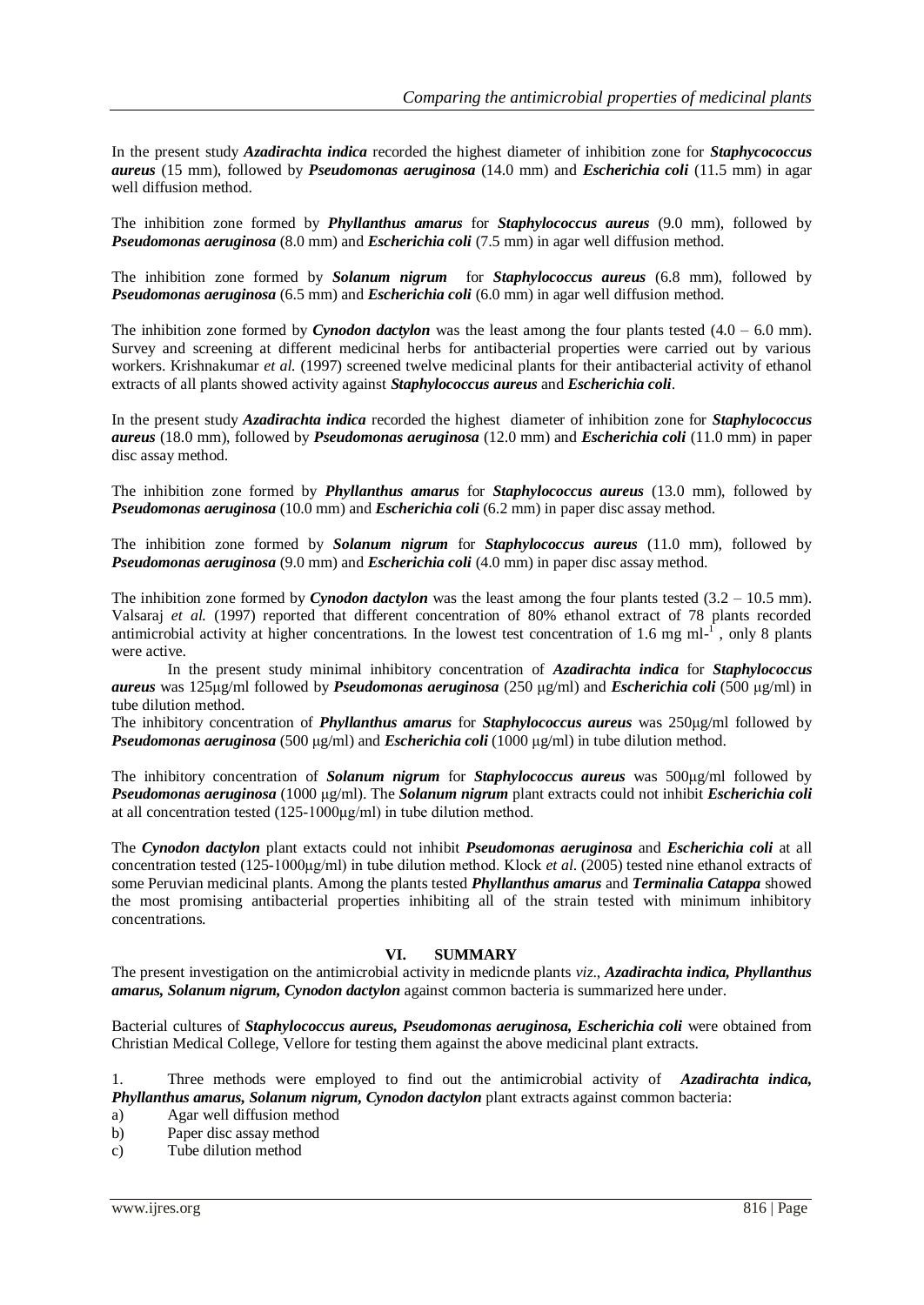2. In vitro study on the antimicrobial activity of the four medicinal plants against pathogenic bacteria was tested. Methanol extract of the medicinal plants possessed more antibacterial activity than hot water extract and cold water extract. The plant extracts of the four plants showed increase in the diameter of inhibition with the increased in the concentration of extract from 250 μg/ml to 1000 μg/ml for all the three pathogenic bacteria tested. The highest inhibition zone was recorded in methanol extract of *Azadirachta indica* to *Staphycococcus aureus* (15 mm), followed by *Pseudomonas aeruginosa* (14.0 mm) and *Escherichia coli* (11.5 mm) in agar well diffusion method.

3. The diameter of inhibition with the increased in the concentration of plant extract from 250 μg/ml to 1000 μg/ml for all the three pathogenic bacteria tested. The highest inhibition zone was recorded in methanol extract of *Azadirachta indica* to *Staphycococcus aureus* (18.0 mm), followed by *Pseudomonas aeruginosa* (12.0 mm) and *Escherichia coli* (11.0 mm) in paper disc assay method.

4. The inhibition of growth of bacteria increased with the increase in the concentration of plant extract from 125 μg/ml to 1000 μg/ml for the three pathogenic bacteria tested. The minimal inhibitory concentration of *Azadirachta indica* for *Staphylococcus aureus* was 125μg/ml followed by *Pseudomonas aeruginosa* (250 μg/ml) and *Escherichia coli* (500 μg/ml) in tube dilution method.

5. In addition, almost all species of plants were found to have activity on at least against one bacterial strain. The antimicrobial activity profile also showed that *Staphylococcus aureus* and *Escherichia coli* were the most susceptible bacterial strains.

6. The result indicate the potential of these herbal drugs in treating microbial infection of the skin. Thus, justifying their claimed uses in the treatment of various skin disorders. The majority of which are of infectious origin. Based on these results, the methanol extract has a stronger and broader spectrum of antimicrobial activities compared with other extract.

#### **BIBLIOGAPHY**

- [1]. Ahmed, I., Z. Mehmaod and F.Mohammed. 1998. Screening of some Indian medicinal plants for their antimicrobial properties. **J.Ethnopharmacology., 62**; 183-193.
- [2]. Ahmed Adiguzel, Medube Gullce, Meryem sengul. 2005. Antimicrobial effects of **Ocimum basilicum** (labiatae) extract. **Biotechnology**., **4:**46-52
- [3]. Anesini, C.C. and C. Derez. 1993. Screening of plant use in argastine folk medicine for antimicrobial activity. **J.Ethnopharmacology.**, **89**: 119-128.
- [4]. Arora, P.H., 1993. Antimicrobial activity of medicinal plants. Herbs useful in dermatological theraphy. II<sup>nd</sup> edition C.B.S.Delhi, India: **pp** 70-72.
- [5]. Astal, E.L., Z.Y.Ashour and A.A.M.kerrit . 2005. Antimicrobial activity of some medicinal plant extracts in **Palestine professional Medicinal publications., 53**:45-52.
- [6]. Baquar,S.R.1989. Medicinal and poisnous plants of Pakistan. Karachi. **pp** 95-96.
- [7]. Belachow Desta, K.H. 1983. Antimicrobial activity of **Plumbago zeylanica**. **J.Ethnopharmacology., 46(1)**: 129-139.
- [8]. Biswas, Kausik, Ishita chattopadhyay, Ranajit K.Banerjee and uday Bandyopadhyay-2002. Biological activites and medicinal properties of Neem **(Azadirachta indica) current science 82(11)** : 1336-1345.
- [9]. Brantner and Edith Grien., 1994. plants used medicinal property. Anti bacterial activity plant extracts used externally in traditional medicine. **J.Ethnopharmacology., 44:** 35-40.
- [10]. Calus, 1986. **Cynodon dactylon**, The medicinal and poisonous composition of India medical and Aromatic plant Biodiversity. **J.Ethanopharmacology. 44**:68-69.
- [11]. Chomnawang, M.T., surassmos, Nukoolkarnvs and W.Grithanapan 2005. Antimicrobial effects of thai medicinal plants against acne-including bacteria. **J.Ethanopharmacology. 101**: 330-333.
- [12]. Clark, A.M. Natural products as resource for new drugs, **Pharmaceut Res 13**: 1133-1141,1996.
- [13]. Cousins, D.J.1995. Plants with antimicrobial properties (Antiviral, Antibacterial and Antifungal). **International. 166**-134.
- [14]. David, M.1987. Antimicrobial activity of garlic antimicrobial agents. **Chemotheraphy., 41**:2286.
- [15]. Davis, J.1994. Inactivation of antibiotics and the dissemination of resistance genes. **Science 264:** 375-382.
- [16]. Dey, B.B.and M.H.Choudhuri. 1984. Essential oil of **Ocimum sanctum** and its antimicrobial activity. **Indian perfumer, 28**:82-87.
- [17]. Encarnacion dimayuga, R.,M.Virgen and N.Ochoa. 1998. Antimicrobial activity of medicinal plants from Baja California (mexico). **Pharmaceutical biology., 36**:33-43.
- [18]. Esquenazi, D., M.D. Wigg, M.F.S. Miranda, H.M. Rodrigues, J.B.F .Tostes, S. Rozental , A.J.R.Silva and C.S. Alviano. 2002. Antimicrobial and antiviral activities of polyphenolics from **Cocos nucifera linn**. (palmae) husk fiber extract. **Res Microbiol 153**: 647-652.
- [19]. Ezcifeka,G.O., U.Orfim, T.I. Mbata and A.O. Patrick. 2004. Antimicrobial activities of **Cajanus Cajan, Garcinia kola** and **Xylopia Cthioplica** on Pathogenic microorganisms. **Biotechnology**., **3(1)**: 41-43.
- [20]. Gamble, J.S.,1979. Medicinal uses of, some selected plants Flora of the presidency of madras. Bot. Surry. **India, I-III**, 196-198.
- [21]. Gislene G.F. Nascimento, Juliana Locatelli, Pouloc, Freitar, Giuliana L.Silva. 2000. Antimicrobial activity of plant extracts and phytochemical on antibiotic resistant bacteria. **Brazilian. J.Microbiology., 31**:52-56.
- [22]. Henry, E.E. and L.G.H. Pritchard. 1975. Weed of New Guinea and their control. 2<sup>nd</sup> edition. Division of Botany, Department of Forests, Lal, **papua New Guinea. pp**.150.
- **[23].** Houghton, P.J., P.J. Hylands, A.Y. Mensag, A.Hensel and A.M.Deters. In vitro test and ethanopharmacological investigation. **J.Ethnopharmacology., 100(1-2) : 100-107.**